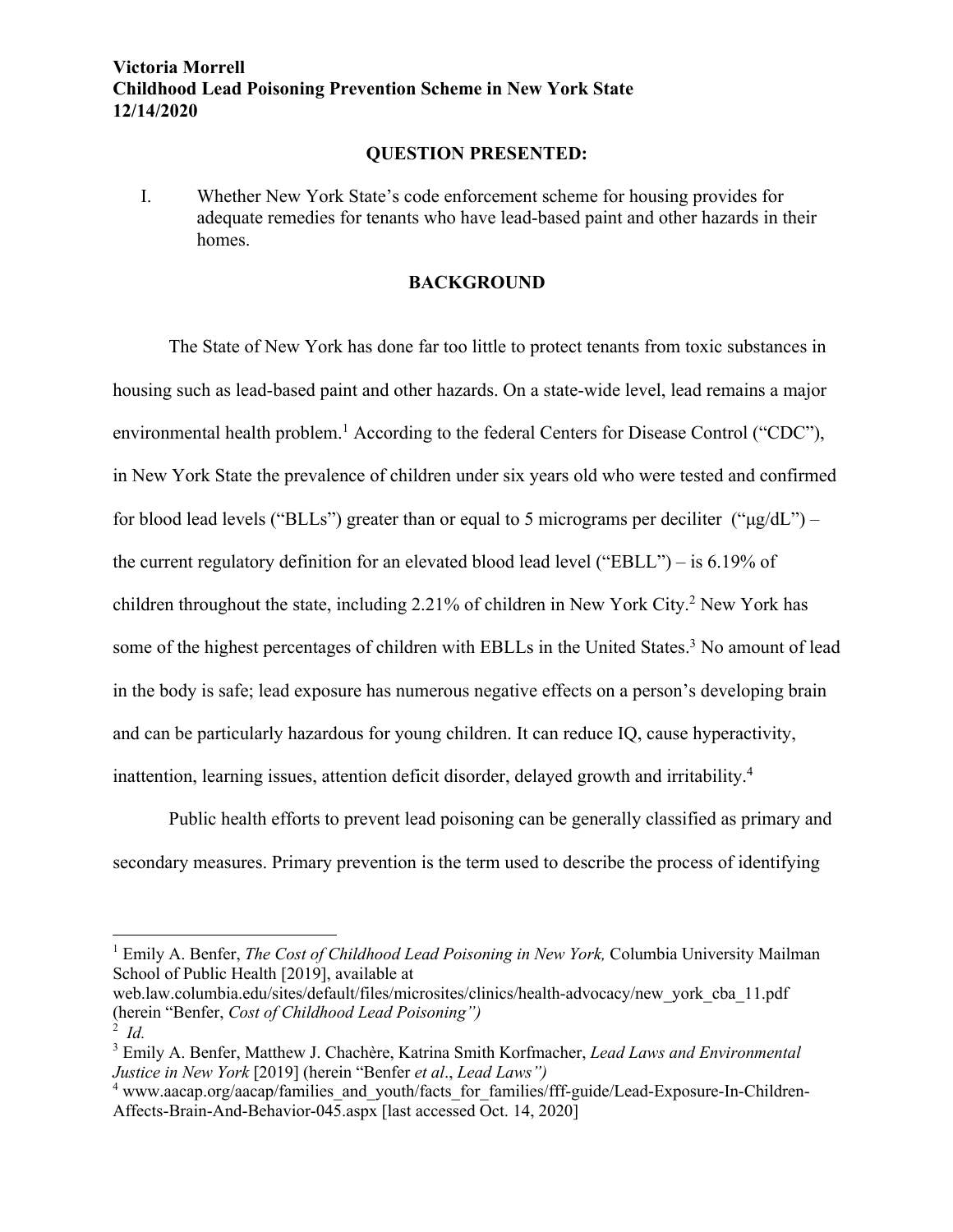and removing lead hazards from a child's environment before that child is poisoned.<sup>5</sup> Primary prevention activities include programming and outreach aimed at removing lead hazards before children are exposed; primary prevention may also design and enforce a regulatory infrastructure order to create lead-safe<sup>6</sup> and lead-free housing. These may include strategies meant to create lead-safe housing, collaborating with local housing agencies to create lead-safe plans, developing community-wide environmental interventions and educational campaigns, as well as highlighting risk disparities amongst populations and using data and expertise in order to motivate action.7 Blood lead testing and environmental follow-up are considered secondary prevention measures. Secondary prevention measures do not reach the ultimate goal of preventing lead poisoning before a child is harmed; and since lead-poisoning causes lifelong irreparable damage, secondary prevention is simply ineffective.8

In New York, neither primary nor secondary prevention programs provide individual tenants with the resources to invoke protections of laws to prevent lead poisoning within their own homes. Indeed, the presence of peeling lead-based paint within a rental dwelling occupied by children is not even a violation of any State law or regulation (unless a local health department has specifically ordered its removal). Lead hazard controls generally occur only *after* a child has been poisoned and EBLLs have been recorded with the New York State Department

<sup>5</sup> Adrienne S. Ettinger, Monica L. Leonard, Jacquelyn Mason, *CDC's Lead Poisoning Prevention Program: A Long-standing Responsibility and Commitment to Protect Children from Lead Exposure* [Jan. 5, 2019], available at www.ncbi.nlm.nih.gov/pmc/articles/PMC6320665/ (herein "Ettinger et al., *CDC's Lead Poisoning Prevention Program*)

<sup>&</sup>lt;sup>6</sup> For the purposes of this memo, "lead-safe" means housing where, while not necessarily free of leadbased paint, steps have been taken to contain lead-hazards in order to mitigate the potential for leadpoisoning.

<sup>7</sup> Julia J. Gerberding, Henry Falk, Jim Rabb, Mary Jean Brown, *Preventing Lead Exposure in Young Children: A Housing Based Approach to Primary Prevention of Lead Poisoning* at 24 [2004], available at https://www.cdc.gov/nceh/lead/publications/primarypreventiondocument.pdf

<sup>8</sup> www.cdc.gov/nceh/lead/prevention/default.htm (last accessed Oct. 14, 2020)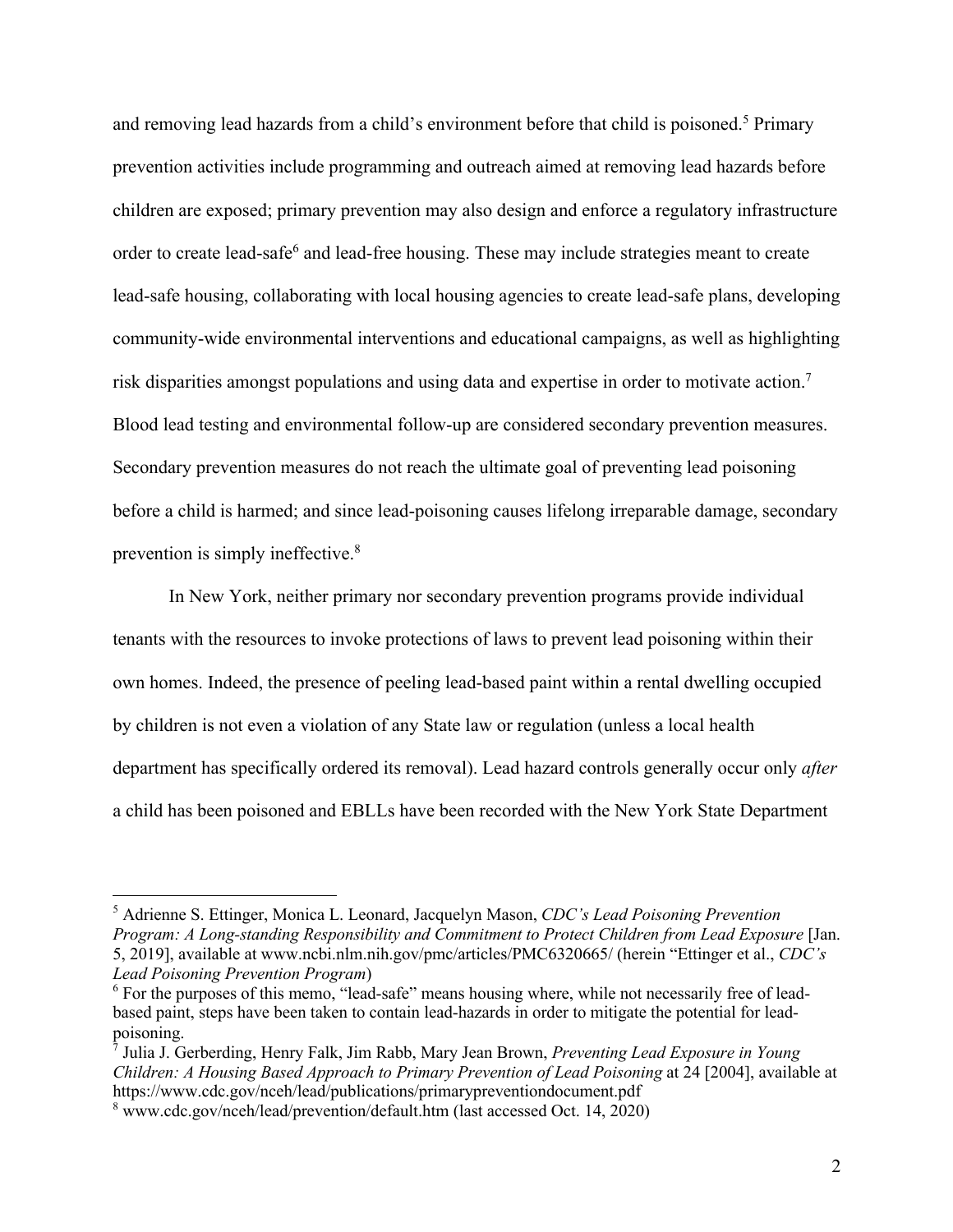of Health ("NYSDoH"); at that point the health commissioner may refer an individual child with a blood lead level of 5 μg/dL or greater for "environmental management."9 Environmental management is defined in the state regulations as environmental investigation and exposure assessment, sampling for lead, environmental testing and reporting, notice and demand of discontinuance of conditions conducive to lead poisoning, environmental intervention and abatement and enforcement.10 NYSDoH then analyzes BLL data per a particular neighborhood and, if a pattern emerges, may also authorize counties to declare a neighborhood "high-risk."11 When an area has been designated "high-risk" the county health commissioner may give written notice and demand for the removal of a paint condition conducive to lead-poisoning – but even this is not mandatory. $12$ 

This system pales in comparison to that of New York City's primary prevention model, which provides for robust lead remediation mechanisms that presume the existence of lead-based paint ("LBP") and compels removal of lead-based paint hazards *before* a child experiences dangerous and irreversible lead poisoning.<sup>13</sup> Not only do New York City residents have far more protection from the insidiousness of lead, but the City's housing code enforcement scheme provides tenants with a centralized way to file complaints and report Housing Maintenance Code ("HMC") violations. It also provides a mechanism for tenants and the NYC housing code enforcement agency – the Department of Housing Preservation and Development ("HPD") – to resolve issues in a centralized Housing Court.<sup>14</sup> The State's code enforcement scheme, as

<sup>13</sup> New York City Childhood Lead Poisoning Prevention Act, codified at NYC Admin. Code  $\S$ § 27-2056.1 *et seq.* (herein LL1/2004)

<sup>9</sup> 10 NYCRR § 67-2.3

 $10$  NYCRR  $\S$  67-1.1(f)

 $11$  *Id.* 

<sup>12</sup> 10 NYCRR § 1373(1)

<sup>&</sup>lt;sup>14</sup> NYC Civil Court Act § 110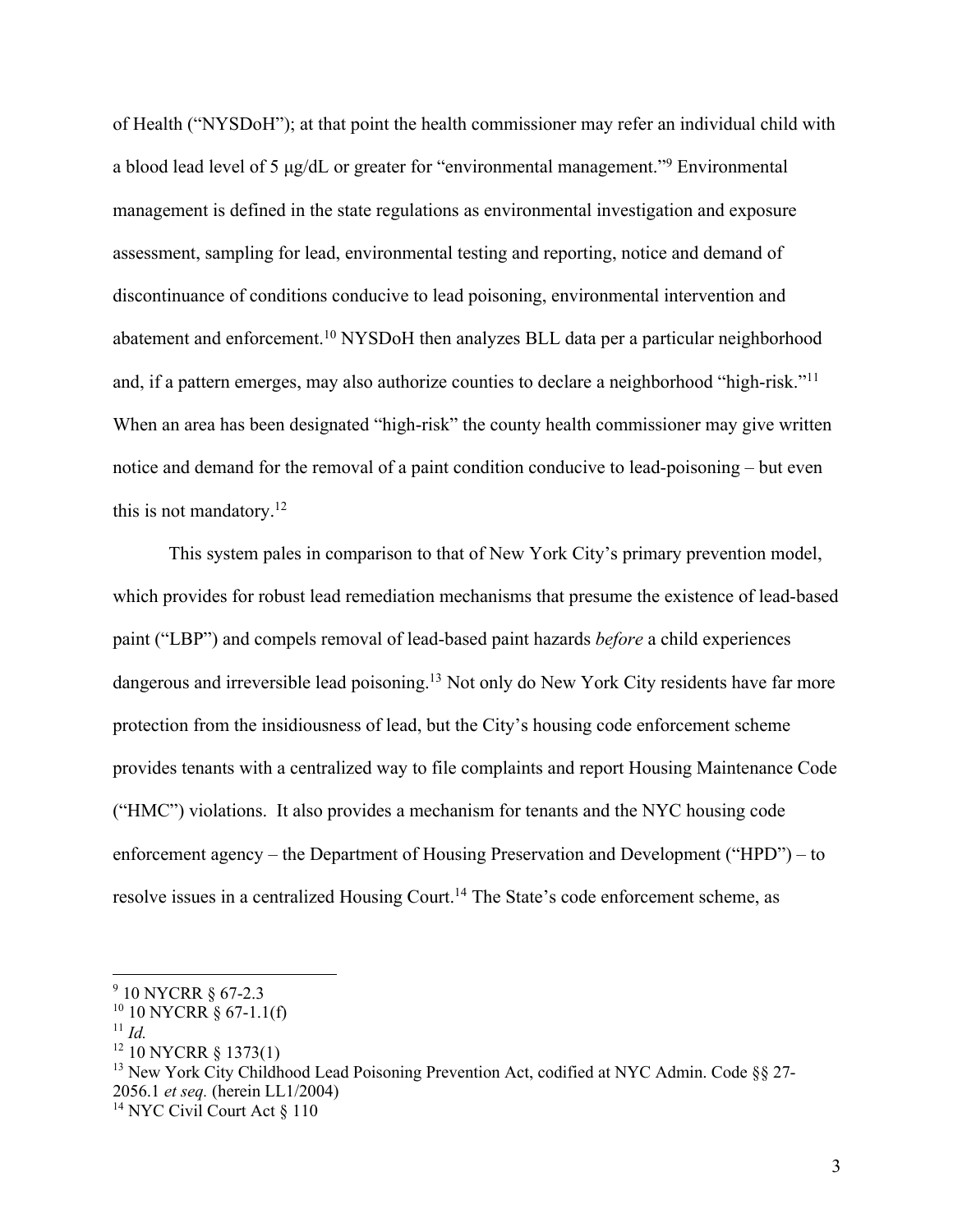compared to the City's, has contributed to widespread disparities in safe housing that has had an adverse effect on the state of New York's overall public health.<sup>15</sup>

### **DISCUSSION**

# **I. NEW YORK STATE HAS SOME OF THE COUNTRY'S HIGHEST RATES OF CHILDHOOD LEAD POISONING DUE TO A COMBINATION OF OLD HOUSING STOCK AND AN INEFFECTIVE LEAD HAZARDS REGULATORY SCHEME.**

The use of lead paint in homes has been banned by Federal law since 1978.<sup>16</sup> Although New York State banned the sale of lead paint in early 1970,<sup>17</sup> older housing stock and homes left in disrepair have contributed to ongoing lead hazards throughout the state.18

Nearly 78% of available housing in New York was built in or before 1978.<sup>19</sup> and nearly

5,370,020 occupied housing units possibly contain lead-based paint as well as other

environmental hazards.20 Due to this, the CDC estimates that approximately 80,215 children in

the State of New York under the age of six are likely to have an EBLL.<sup>21</sup> Additionally, about

46.2% of housing stock is renter occupied.<sup>22</sup> Renters typically must rely on landlords to repair

damages and maintain their property so that it is suitable for tenancy and/or the terms of their

lease under the implied warranty of habitability.<sup>23</sup> Thus, the duty to mitigate lead-paint hazards

ought to lie with the landlord.

<sup>15</sup> Valeria B. Haley, Thomas O. Talbot, *Geographic Analysis of Blood Lead Levels in New York State Children 1994-1997,* 112 Environmental Health Perspectives 15 [2004], available at www.ncbi.nlm.nih.gov/pmc/articles/PMC1247624/#

<sup>16</sup> 16 C.F.R. Part 1303

<sup>17</sup> PHL § 1372

<sup>18</sup> *Id.* Benfer *et al.*, *Lead Laws* 

<sup>&</sup>lt;sup>19</sup> U.S. Environmental Protection Agency, www.epa.gov/sites/production/files/2016-12/documents/2017tscagrant- stag.pdf [last accessed Oct. 26 2020]

<sup>20</sup> *Id.*

<sup>21</sup> Benfer, *Cost of Childhood Lead Poisoning*

<sup>&</sup>lt;sup>22</sup> www.osc.state.ny.us/sites/default/files/reports/documents/pdf/2019-07/housing-affordability-2019.pdf

<sup>&</sup>lt;sup>23</sup> NY Real Property Law ("RPL")  $\S$  235-b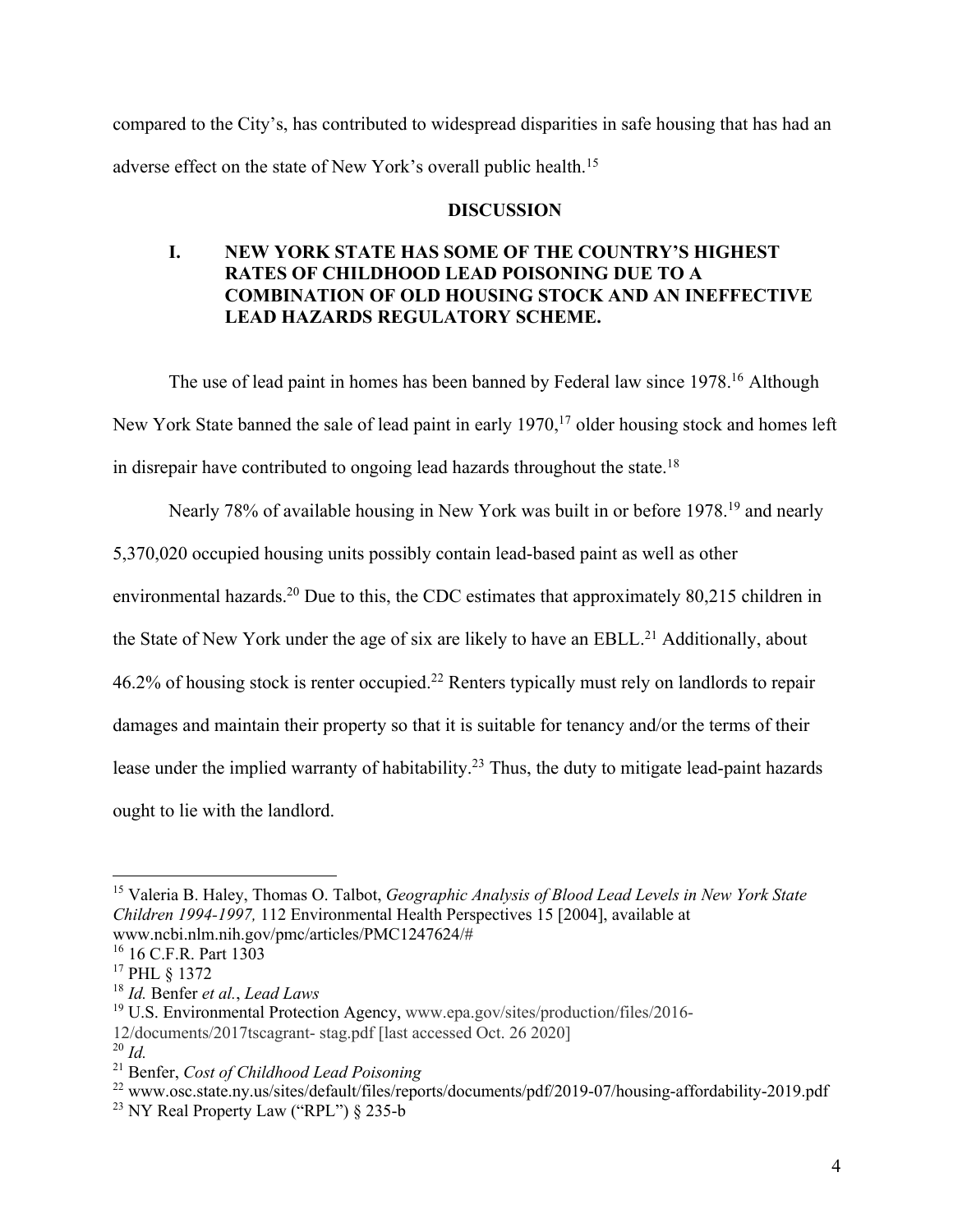Lead-paint hazards are most common in low-income neighborhoods with a high concentration of older housing stock.<sup>24</sup> Due to ongoing racial and economic segregation, people of color tend to make up the majority of the population within these neighborhoods.<sup>25</sup> For example, in Buffalo, over half of the residents who live in an area of concentrated poverty (where poverty rates are  $20\%$  or higher) live in an area comprised mostly of people of color.<sup>26</sup> Addressing New York's lead-paint problem is a matter of crucial environmental and health justice.

## **A. Lead laws and lead-poisoning prevention programs in New York State exist within an ineffective patchwork of local programs and state and federal laws.**

At present, New York has a variety of programs, laws, regulations and tactics pertaining to address childhood lead poisoning.<sup>27</sup> The effectiveness of each of these varies.

Childhood lead poisoning prevention is primarily governed under Title X, Article 13 of the New York State Public Health Law ("PHL"), and its implementing regulations at 10 NYCRR Part 67. Because the effects of childhood lead-poisoning are irreversible, primary prevention intervention before a child is sickened  $\frac{1}{10}$  is necessary.<sup>28</sup> Yet, PHL Title X is largely a secondary prevention policy.29

<sup>26</sup> *The Racial Equity Dividend: Buffalo's Great Opportunity (June, 2018), available at* http://racialequitybuffalo.org/files/documents/report/theequitydividendfinaljune2018.pdf <sup>27</sup> Magavern, *Lessons from Buffalo and Rochester*

<sup>&</sup>lt;sup>24</sup> Sam Magavern, *Policies to Reduce Lead Exposure: Lessons from Buffalo and Rochester*, 15 Int. J. Environ. Res. Public Health, *2197* [Oct. 9, 2018] (herein "*Magavern, Lessons from Buffalo and Rochester*")

 $^{25}$  *Id.* 

<sup>28</sup> *Preventing Lead Exposure in Young Children:A Housing Based Approach to Primary Prevention of Lead Poisoning*, Recommendation from the Advisory Committee On Childhood Lead Poisoning Prevention [Oct. 2004] available at

https://www.cdc.gov/nceh/lead/publications/primarypreventiondocument.pdf

<sup>29</sup> *Low Level Lead Exposure Harms Children: A Renewed Call for Primary Intervention,* Report of the Advisory Committee on Childhood Lead Poisoning Prevention of the Centers for Disease Control and Prevention [Jan. 4, 2012], available at https://www.cdc.gov/nceh/lead/acclpp/final\_document\_030712.pdf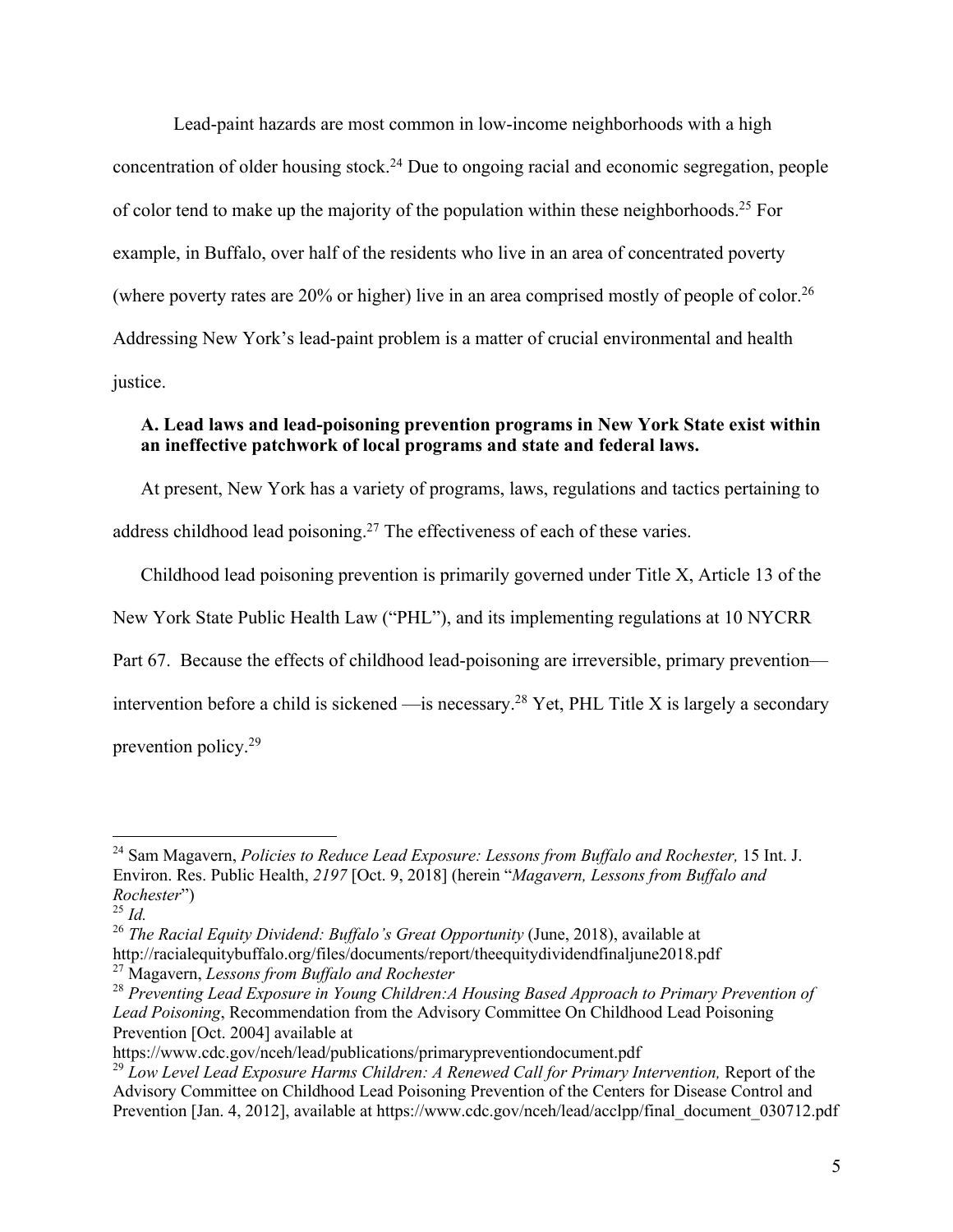PHL Title X requires childhood lead poisoning screening for all children at ages one and two.30 If elevated levels of lead are found, a child's medical provider must report lead exposure levels to the health officer of the community health district as well as inputting that data into a statewide registry.31 However, many children are still not being tested, nor are they being tested to the extent required by law. This mechanism presumes that all families with young children have the means to readily attend well-child visits, but ongoing data suggests that this is not the case, particularly in low-income communities.<sup>32</sup> For example, in Monroe County only about  $50\%$ of children have been tested twice by the age of three, as required by law.<sup>33</sup>

The state health commissioner is mandated by the PHL to promulgate regulations that

establish criteria for identification of areas and conditions involving high risk of lead poisoning, specify methods of detection of lead in dwellings, provide for the administration of prescribed tests for lead poisoning and the recording and reporting of the results thereof, and provide for professional and public education, as may be necessary for the protection of the public health against the hazards of lead poisoning.<sup>34</sup>

These implementing regulations provide for the issuance of a Notice and Demand ("N&D") that requires property owners to correct lead-based hazards.35 However, even the issuance of a

written N&D for discontinuance is not mandatory. The regulations state:

Whenever the commissioner or his designated representative determines that a condition conducive to lead poisoning exists in a dwelling a written notice and demand for discontinuance of such *may* be issued in accordance with Section 1373(2) of the Public Health Law.(emphasis added) 36

 $30$  10 NYCRR  $\frac{67-1.2(3)}{2}$ 

 $31$  10 NYCRR  $\frac{8}{9}$  67-1.2 (5)

<sup>32</sup> Magavern, *Lessons from Buffalo and Rochester*

<sup>33</sup> *Id.* 

 $34$  PHL  $\frac{1}{206}$  (n)

<sup>35</sup> 10 NYCRR § 67-2.6

<sup>36</sup> *Id.*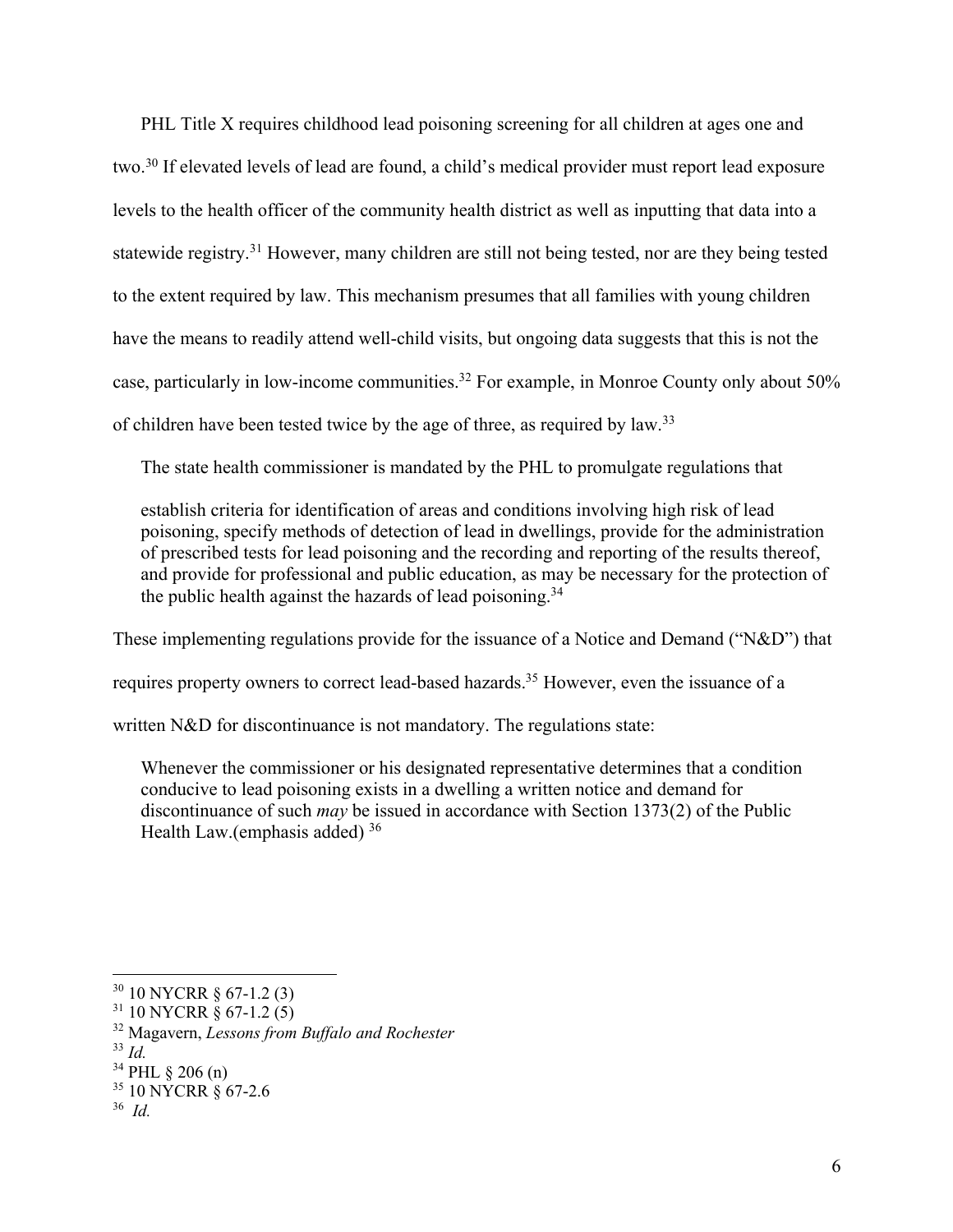Thus, while issuance of an N&D is not mandatory, compliance with the directives contained within a written N&D *is* mandatory. <sup>37</sup> Property owners who receive a written N&D for discontinuance have the responsibility of complying with all federal, state and local laws that govern the safety of work with hazardous lead-based materials.38 Moreover, the "owner of the dwelling must provide, upon request, to the Commissioner or his designated representative, such documentation as shall show that the owner has fully complied with these laws."39 However, as will be discussed in more detail further on, New York courts have held tenants can compel neither their landlords nor health departments to inspect for lead hazards.<sup>40</sup>

If a pattern of elevated blood lead levels exist in a specific community or area, NYSDoH *may* designate that area a "community of concern." This may permit the implementation of programs such as the Childhood Lead Poisoning Primary Prevention Program ("CLPPPP").<sup>41</sup> Under the CLPPPP, NYSDoH uses surveillance health data to target communities in the state with a high burden of childhood lead poisoning.<sup>42</sup> Local health departments in these communities may be provided grants in order to implement approved lead-prevention programs. Fourteen counties and the City of New York have received CLPPPP grants.43

Counties that have received CLPPPP funding are supposed to design their programs to reflect local needs and infrastructure while using CLPPP as a framework in which to operate.<sup>44</sup>

 $37$  See: 10 NYCRR  $\delta$  67-2.6 (b); Upon receipt of a notice and demand for discontinuance of conditions conducive to lead poisoning, the owner of a dwelling is required to abate such conditions.  $38\,10\,\text{NYCRR}$  § 67-2.6 (c)

<sup>39</sup> *Id.*

<sup>40</sup> See: *Community Action Against Lead Poisoning v. Lyons*, 43 AD3d 201 [3d Dept 1974]

<sup>41</sup> *New York's Childhood Lead Poisoning Primary Prevention Program*, National Center for Healthy Housing, available at https://nchh.org/resource-library/case-study\_sustainable-financing-mechanisms\_nyclpppp.pdf [last accessed Nov. 2, 2020]; 10 NYCRR  $\S$  1370-a (3)

<sup>42</sup> Ettinger et al., *CDC's Lead Poisoning Prevention Program*

<sup>43</sup> *New York State's Childhood Lead Poisoning Primary Prevention Program: Year 8 Grantee Impact Summaries*, National Center for Healthy Housing [April 1 2014-March 31 2015], available at nchh.org/resource-library/NYSDOH\_Yr8\_Appendix\_Final.pdf <sup>44</sup> *Id.*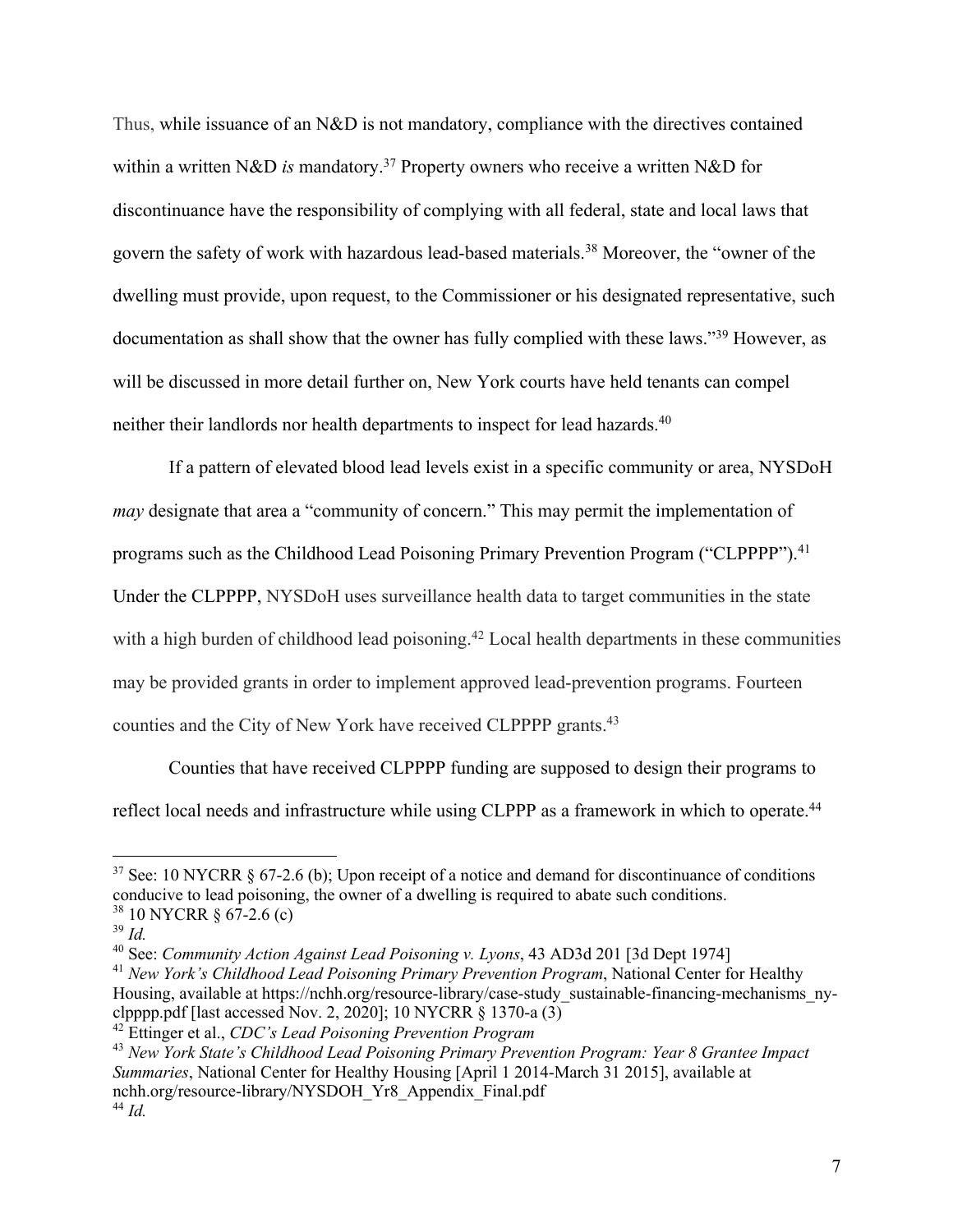For example, Erie County has used CLPPPP to provide case management for children with elevated BLLs that includes, but is not limited to: notification to parents/guardians and property owners of elevated test results, educational home visits and environmental referrals as appropriate based on BLLs, and information on proper medical evaluation and follow-up in accordance with the recommendations of the NYSDoH and the Erie County Health Department.45 Erie County has also launched related programs such as the Lead Hazard Reduction Demonstration ("LHRD") program which utilizes U.S. Department of Housing and Urban Development ("HUD") funding and contracted labor and supplies to remediate lead hazards at eligible properties.<sup>46</sup> Qualifying properties receive free lead-based paint inspections and risk management in addition to new windows, doors, siding, trim, exterior and interior painting, porch repair and home safety measures. The program is available via an application administered by program staff. 47

Over the years, Congress has enacted various statutes pertaining to lead contamination; these include two major packages enacted in 1971 and 1992. The first package of lead laws, known as the Lead-based Poisoning Prevention Act of 1971 ("LPPA"), codified at 42 U.S.C. §§ 4821-4846, and amended at various times thereafter,<sup>48</sup> was passed in order to reduce the levels of lead in paint in federally financed and subsidized housing and to fund screening and research programs. The LPPA is the enabling statute mandating HUD to adopt implementing regulations

<sup>&</sup>lt;sup>45</sup> Erie County NY, Department of Health, Childhood Lead Poisoning Prevention Program, www2.erie.gov/health/index.php?q=childhood-lead-poisoning-prevention-program-clppp [last accessed Nov. 2, 2020]

<sup>46</sup> Erie County NY, Department of Health, Lead Hazard Reduction Demonstration Program, https://www2.erie.gov/health/index.php?q=lead-hazard-reduction-demonstration-program-lhrd [last accessed Nov. 2, 2020]

<sup>47</sup> *Id.*

<sup>48</sup> 42 U.S.C. Chapter 63 §§ 4821 et seq.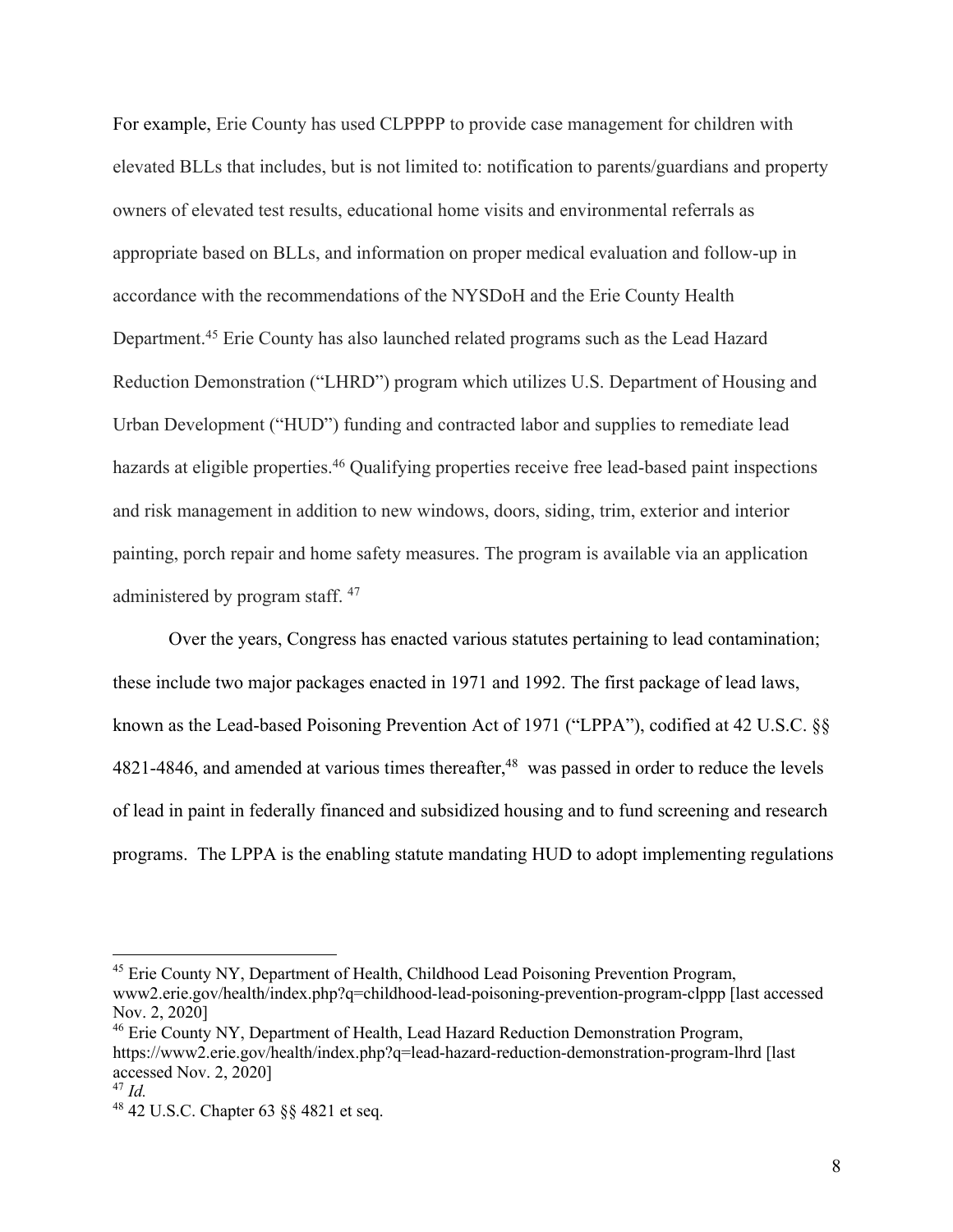related to subsidized housing and lead-based hazards.<sup>49</sup> In 1976, amendments to the LPPA gave the Consumer Product Safety Commission the mandate to ban the sale of lead paint.<sup>50</sup>

In an effort to bolster the federal government's response to lead-poisoning, Congress enacted Title X of the Housing and Community Development Act of 1992.<sup>51</sup> Among the components of federal Title X was the Residential Lead-Based Paint Hazard Reduction Act ("RLBPHRA") of 1992, codified at 42 U.S.C.  $\S$  4851 – 4856. The RLBPHRA, among other things, directed the federal Environmental Protection Agency ("EPA") to issue regulations pertaining to lead paint and lead hazard disclosure in real estate transactions, including the requirement that contracts for sale or lease of any interest in pre-1978 housing must contain a warning statement and a statement signed by the purchaser that evidenced compliance with the disclosure requirements.<sup>52</sup> Additionally, federal Title X amended the Toxic Substances Control Act ("TSCA") to add a number of new mandates pertaining to lead-based paint, found at 15 U.S.C. §§ 2681 *et seq.*. Among these was a mandate that EPA issue regulations requiring training and accreditation of individuals engaged in "lead-based paint activities" (and requiring that all risk assessment, inspection and abatement activities performed in "target housing" – i.e., pre-1978 – be performed by trained, certified contractors);<sup>53</sup> regulations defining dangerous levels of lead;<sup>54</sup> and public education.<sup>55</sup>

<sup>49</sup> See: 24 C.F.R. 35, 570, 887, 905, 965, & 968

<sup>50</sup> 16 C.F.R. Part 1303

<sup>&</sup>lt;sup>51</sup> Pub. L. No. 102-550, Title X,  $\frac{1}{2}$  1002 et seq., 106 Stat. 3897 et seq. (Oct. 28, 1992), codified primarily at 42 U.S.C. § 4851 (amendment to LPPPA); 42 U.S.C. §§ 4851 et seq. (the RLBPHRA); and 15 U.S.C. §§ 2681 et seq. (provisions added to the TSCA)

<sup>52</sup> 42 U.S.C. § 4852d

<sup>53</sup> 15 USC § 2562

<sup>54</sup> 15 USC § 2563

<sup>55</sup> 15 USC § 2565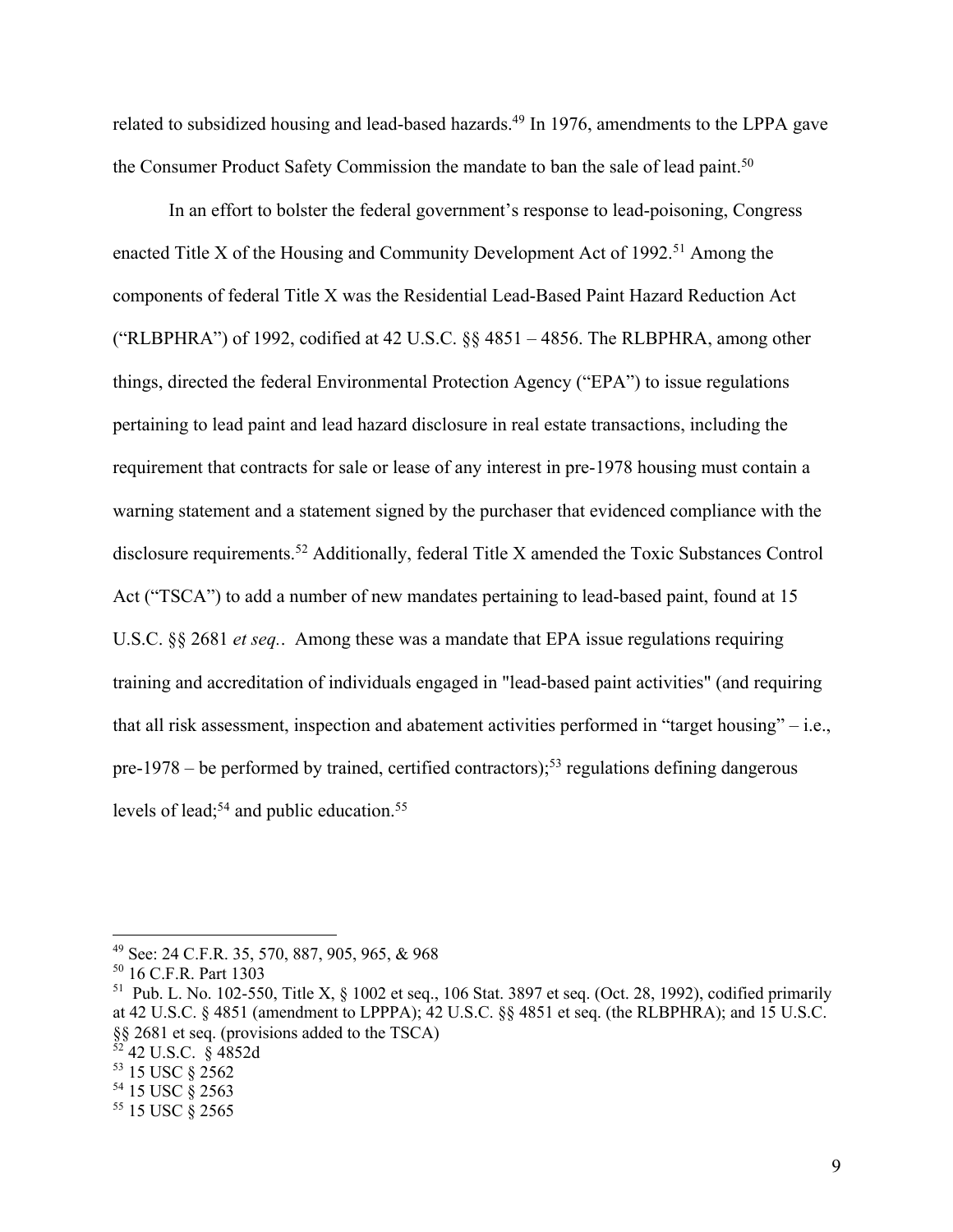The various laws and amendments over the years make up a complex history of federal lead-hazards oversight, however, for brevity, this paper will only discuss the EPA's lead-based paint Renovation, Repair and Painting regulations ("RRP") <sup>56</sup> as issued under the authority of TSCA,<sup>57</sup> since New York's high number of housing units with probable lead-based paint hazards creates a situation where children are becoming exposed to lead hazards due to unsafe work practices.<sup>58</sup> Indeed, one study estimated that each year approximately 9,327 New York children are lead-poisoned due to renovations and repair.59

The EPA promulgated the RRP regulations in 2008, <sup>60</sup> and they became fully effective in 2010.61 RRP established requirements for contractors or other individuals performing renovations on homes, apartments and child-occupied facilities such as schools and daycare centers built before 1978. These requirements include pre-renovation education as well as training and certification of contractors.<sup>62</sup> Any activity or renovation that disturbs paint, such as remodeling or repair work, plumbing, electrical work, painting, carpentry and window treatment, is covered by the RRP rule.<sup>63</sup>

<sup>56</sup> 40 C.F.R. Part 745 Subpart E

 $57$  15 USC  $\frac{2562(c)}{c}$ 

<sup>58</sup> Alice Kreher, *Lead Safe Renovation, Repair and Painting Activities in New York State: Analysis of the Proposal for State Management of the RRP Rule* [Feb. 2020], available at https://ppgbuffalo.org/files/documents/lead\_rrp\_activities\_in\_nys.pdf

<sup>59</sup> E.M. Franko, J.M. Palome, M.J. Brown, ScD Kennedy, L.V. Moore, *Children with Elevated Blood Lead Levels Related to Home Renovation, Repair and Painting Activities––New York State 2006-2007,* Morbidity and Mortality Weekly Report, 58(3), 55-58 [Jan. 30, 2009], available at

https://www.cdc.gov/mmwr/preview/mmwrhtml/mm5803a3.htm

<sup>60</sup> Lead Renovation, Repair and Painting Program Rules, United States Environmental Protection Agency https://www.epa.gov/lead/lead-renovation-repair-and-painting-program-rules#rrp [last accessed Oct. 26, 2020]

<sup>61</sup> *Id.*

 $62$  Renovation, Repair and Painting Program: Contractors, United States Environmental Protection Agency https://www.epa.gov/lead/renovation-repair-and-painting-program-contractors-0#1 [last accessed Oct. 26, 2020]

<sup>63</sup> *Id.*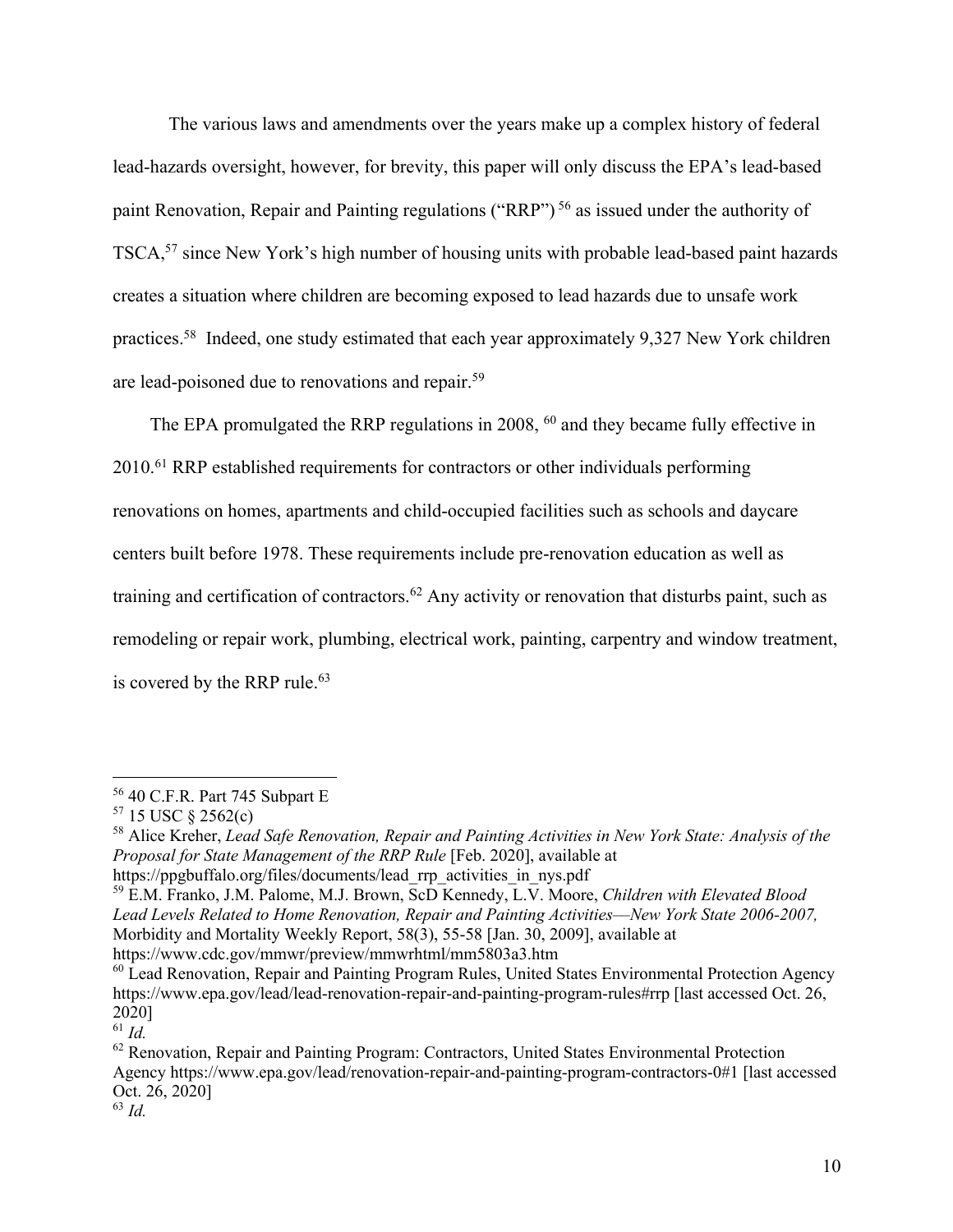Lead-safe work practices such as RRP are a necessary lead-poisoning prevention tool, as research has shown that a key source of lead-poisoning comes from renovation projects on older homes exacerbating lead dust levels.<sup>64</sup> RRP enforcement is managed by the EPA's regional office in Newark, New Jersey, where just 3.5 inspectors oversee RRP enforcement in New Jersey, Puerto Rico and the Virgin Islands as well as the state of New York. <sup>65</sup> In 2019, the EPA's Office of Inspector General found that the federal EPA was not effectively implementing the RRP rule.<sup>66</sup> Among other things, the report revealed that the federal EPA lacks sufficient internal controls to assess the program including the program's goals, objectives and progress. 67 Furthermore, EPA regional offices do not possess up-to-date knowledge of the size or compliance issues of their regulated universes and some staff members feel that they cannot adequately implement RRP due to declining resources and a growing inspections backlog.<sup>68</sup> The report also found that overburdened RRP regional staff may also work on other EPA programs.<sup>69</sup> Due to these issues, the EPA has struggled with RRP outreach, maintenance and penalization throughout the state, and many (perhaps even most) property owners as well as building contractors are unaware of the program's rules and may disregard its requirements entirely.<sup>70</sup>

As a result, RRP enforcement is sparse and it contributes to the patchy nature of lead-safe work efforts throughout New York State. Under TSCA, the EPA has the authority to delegate to

<sup>64</sup> Alice Kreher, *Lead Safe Renovation, Repair and Painting Activities in New York State: Analysis of the Proposal for State Management of the RRP Rule* [Feb. 2020], available at https://ppgbuffalo.org/files/documents/lead\_rrp\_activities\_in\_nys.pdf (herein "Kreher, *Analysis of the* 

*Proposal for State Management of the RRP Rule*")

 $65 \hat{Id}$  at 10

<sup>66</sup> U.S. Environmental Protection Agency, Office of the Inspector General, Ensuring the Safety of Chemicals: EPA Not Effectively Implementing the Lead-Based Paint Renovation, Repair and Painting Rule [Sept. 9, 2019], available at https://www.epa.gov/sites/production/files/2019- 09/documents/\_epaoig\_20190909-19-p-0302.pdf

<sup>67</sup> *Id.*

<sup>68</sup> *Id.* at 5, 10

<sup>69</sup> *Id.* at 10

<sup>70</sup> Kreher, *Analysis of the Proposal for State Management of the RRP Rule* at 2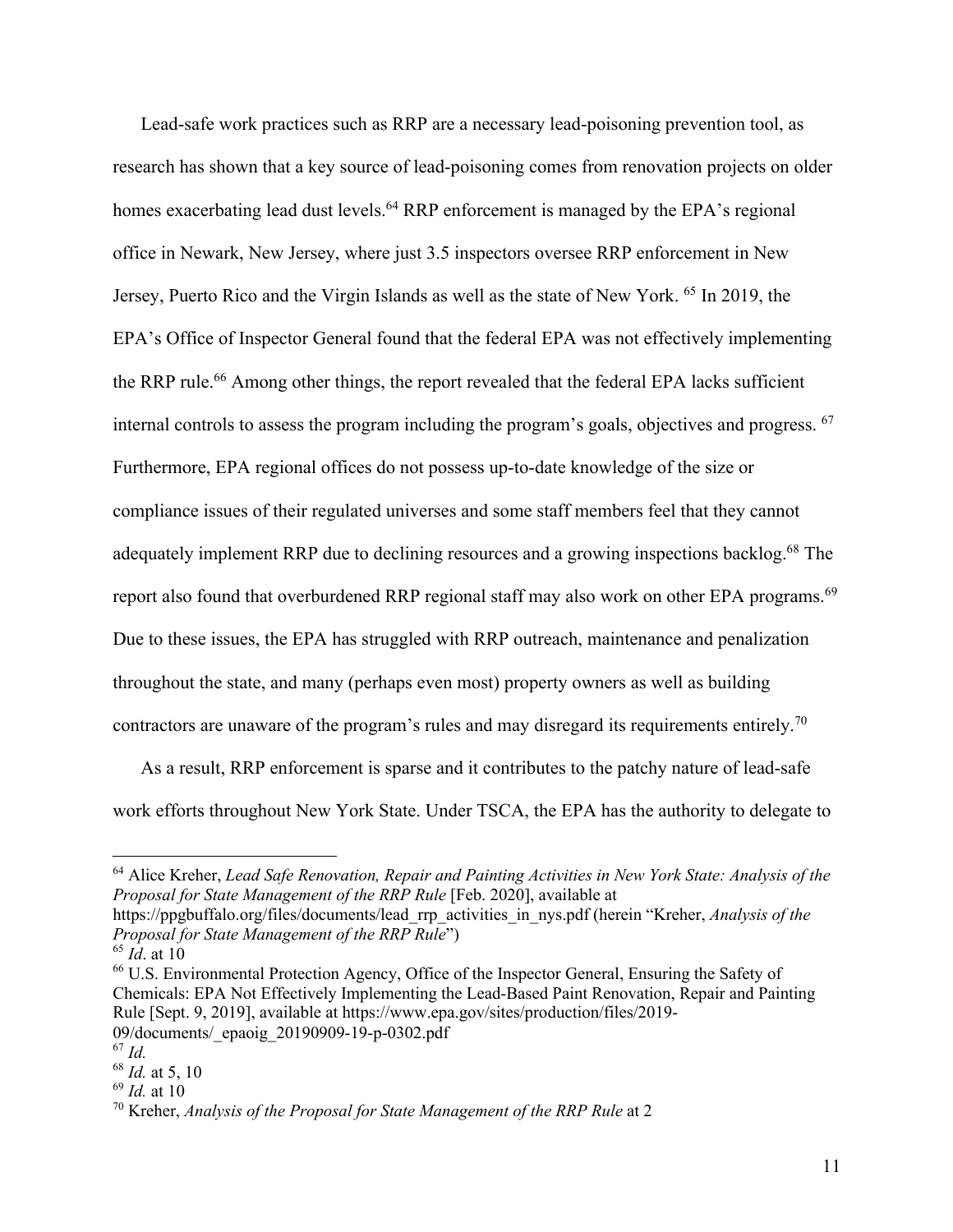any state the administration of the their own RRP program if it meets certain standards, and the agency can also provide funding for such state programs.<sup>71</sup> While such a delegation would enable the state of New York to take over the administration of RRP, New York has never sought such authorization, and the RRP program remains under the purview of the federal EPA. The federal EPA encourages states to seek RRP authorization, and state authorization is thought to create a better relationship between the regulating body and the regulated community leading to more compliance overall.72 In New York, state authorization has the potential to protect about 139, 370 children under the age of six from lead hazards exposure.<sup>73</sup>

# **B. The New York State Childhood Lead Poisoning Primary Prevention Program fails to provide effective remedies for tenants with children at risk of lead poisoning.**

When EBLL data is accurately reported a community may be declared high-risk.<sup>74</sup> The county health department may then inspect for LBP and issue orders for repairs in communities where it is most needed, but this requires the availability of municipal funds to train and hire inspectors.75 Rental registration laws like those enacted by the City of Buffalo may help municipalities identify problematic properties and absentee landlords, but this requires landlords to comply and readily self-report.76

While CLPPPP was created as a way to identify, monitor and respond to community elevated blood lead levels, it does not create any legal recourse for tenants living in dwellings

<sup>71</sup> 15 U.S.C. § 2684

<sup>72</sup> Kreher, *Analysis of the Proposal for State Management of the RRP Rule at 2*

<sup>73</sup> *Id.* at 10

 $74$  10 NYCRR  $\S$  67-1.6 (e)

<sup>75</sup> Michelle Breidenbach, *Syracuse children are poisoned by lead paint even when taxpayers pay the rent,* Syracuse Post Standard, [Dec. 17, 2018], available athttps://www.syracuse.com/news/2018/12/syracusechildren-are-poisoned-by-lead-paint-even-when-taxpayers-pay-the-rent.html (Reporting that Onondaga County does not have inspectors and the City of Syracuse cannot afford to hire any.)

<sup>76</sup> Rental Registration, the City of Buffalo, https://www.buffalony.gov/723/Rental-Registration [last accessed Oct. 26, 2020]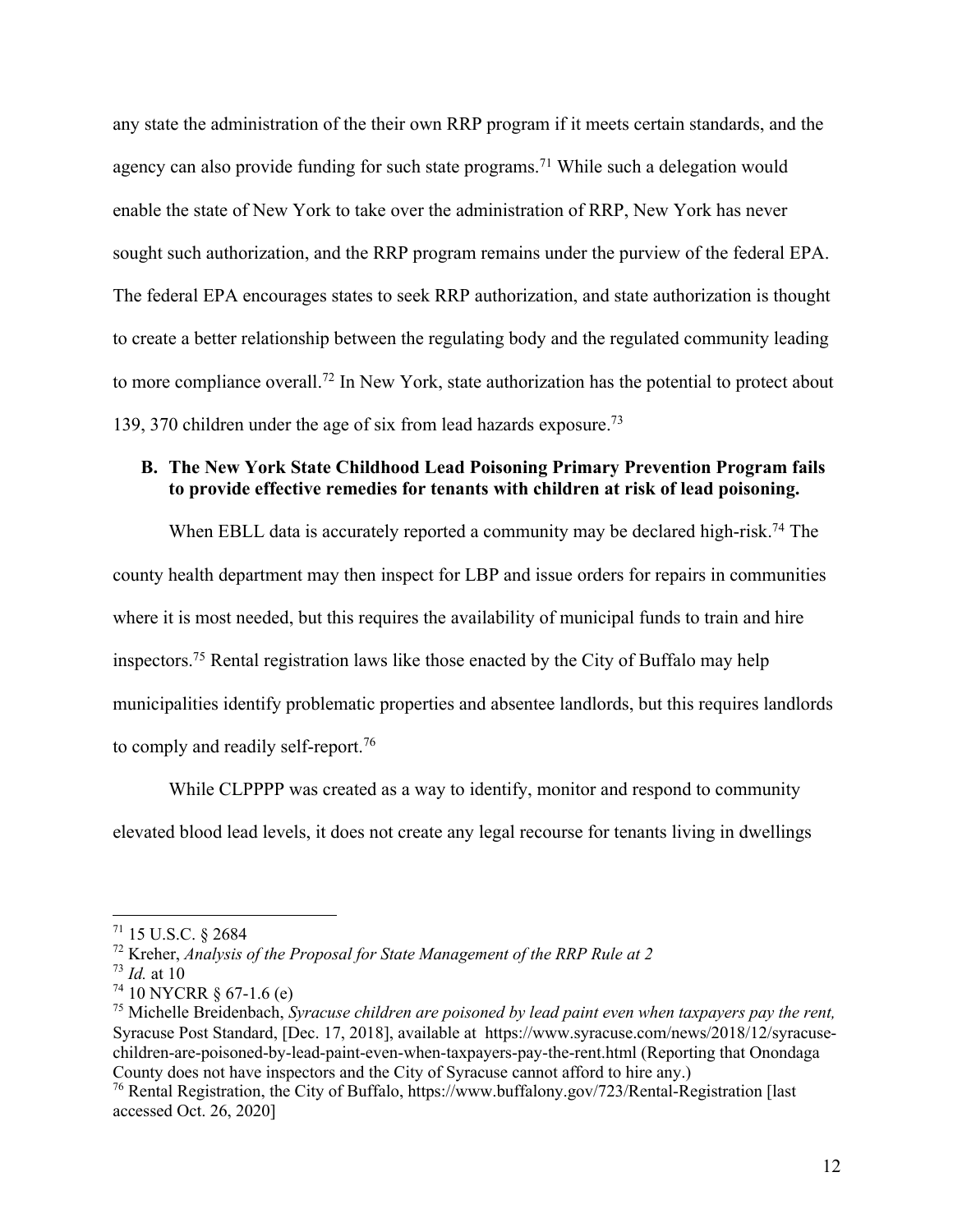likely to contain lead-based hazards. Furthermore, the PHL itself does not bar the existence of lead-paint hazards in rental housing, nor does it – in and of itself – require the removal of hazards from contaminated homes. In 1972, the Appellate Division held that tenants had no private right of action under PHL Title X to seek an order directing a landlord to remove lead hazards from a premises. Instead, the court held that only health department officials had such enforcement powers.77 Moreover, two years later the same court held that tenants cannot compel health departments to inspect housing for lead hazards or otherwise enforce PHL Title X against landlords of buildings with lead-based paint hazards.<sup>78</sup> Thus, tenants have no power whatsoever to obtain relief under PHL Title X to compel remediation of lead hazards.

When taken as a whole, the provisions of PHL Title X and its implementing regulations do not provide any meaningful primary prevention remedy for any one particular tenant, especially those with young children in a rental dwelling that contains lead hazards. This perpetuates the state's high rates of childhood lead poisoning, as it does little to forestall hazards and prevent children from getting sick.

## **II. THE NEW YORK STATE UNIFORM FIRE PREVENTION AND BUILDING CODE FAILS TO PROVIDE EFFECTIVE CODE ENFORCEMENT OR TENANT REMEDIES FOR THE REMOVAL OF LEAD-BASED HAZARDS AND OTHER HAZARDOUS CONDITIONS.**

The New York State Uniform Fire Prevention and Building Code ("Uniform Code") does not provide any meaningful mechanism to protects tenants from hazardous conditions like lead-based paint. Code enforcement agencies are not mandated to properly inspect properties, and landlords are not always held responsible for violations of the code – and, crucially, leadbased paint hazards are not even a violation of the Uniform Code.

<sup>77</sup> *Graham v. Wisenburn,*39 AD2d 334 [3d Dept 1972]

<sup>78</sup> *Community Action Against Lead Poisoning v. Lyons*, 43 AD2d 201 [2d Dept 1974]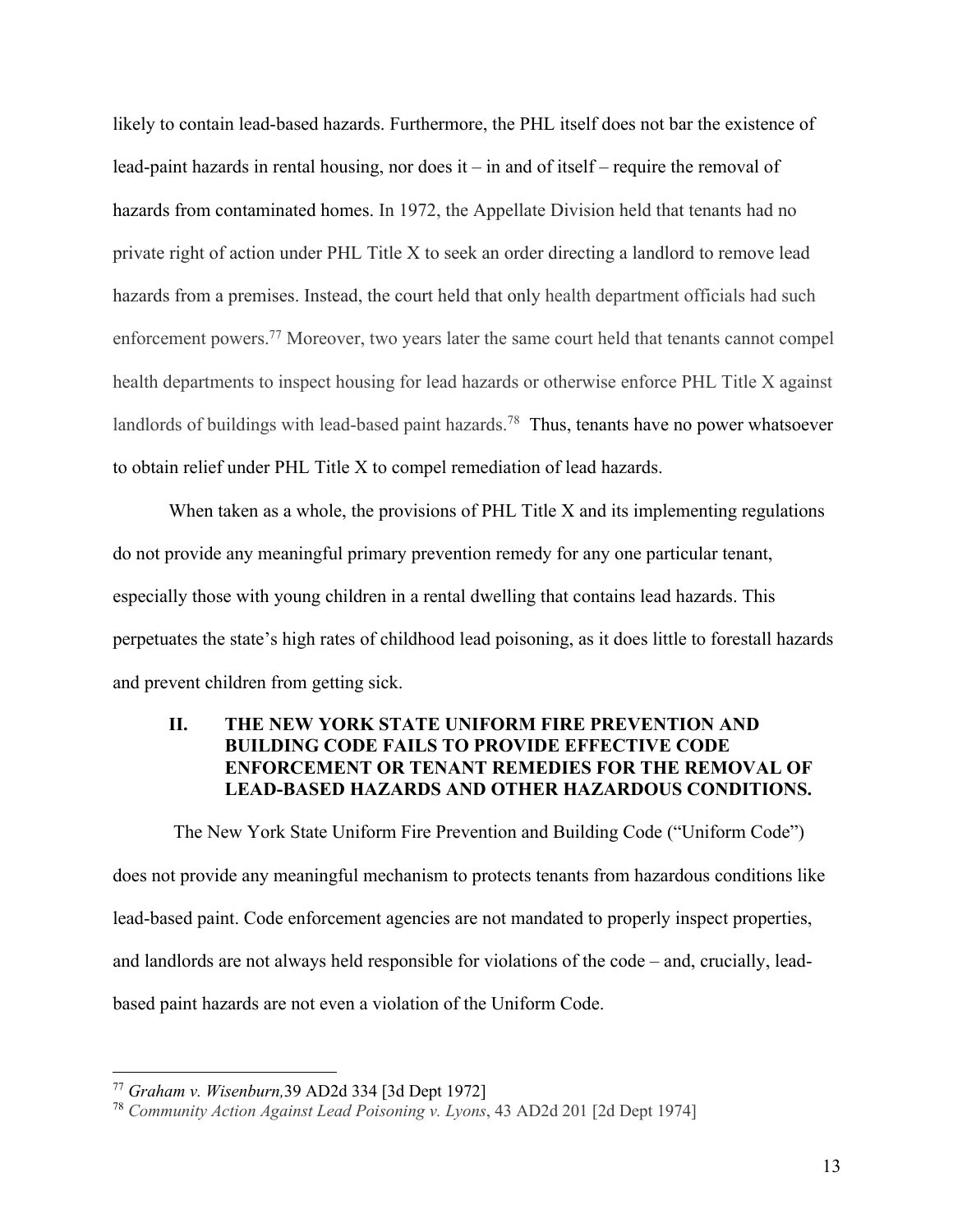### **A. The Uniform Code was supposed to strengthen local housing standards.**

In 1981, New York enacted legislation directing the development and implementation of an integrated building and fire code, and in 1984 the New York State Uniform Fire Prevention and Building Code came into effect.<sup>79</sup> The Uniform Code prescribes minimum standards for both fire prevention and building construction. Today, the Uniform Code is maintained by the State Fire Prevention and Building Code Council. The Council is comprised of seventeen members including State officials, local government officials and members of the private sector (appointed by the governor, pursuant to statute; N.Y. Exec. Law § 374. The Uniform Code is applicable to all municipalities outside New York City, including cities, towns and villages. Individual municipalities are primarily responsible for the Uniform Code's enforcement. While local laws may contain violations for chipped or peeling paint, there is no specific violation for peeling paint conditions under the Uniform Code. Moreover, lead-based paint hazards are not mentioned in the Uniform Code at all.

Under N.Y. Exec. Law § 374 the Department of State has the responsibility of ensuring local governments are sufficiently administering and enforcing the Uniform Code. Exec. Law §§ 376-a, 380, and 381*.* The Secretary of State is required to implement minimum standards governing the enforcement of the Uniform Code.80 The Secretary is also responsible for establishing a training program for code enforcement officers; the Secretary sets the standards

<sup>79</sup> See *Background: Administration and Enforcement of the Uniform Fire Prevention and Building Code and the State Energy Conservation Construction Code, Technical Series, New York State Department of State, Division of Local Government Services 1* (2015) available at

https://www.dos.ny.gov/LG/publications/Administration and Enforcement of the Uniform Code.pdf 80 N.Y. Exec. Law § 381. See also *Administration and Enforcement of the Uniform Fire Prevention and Building Code and the State Energy Conservation Construction Code, Technical Series, New York State Department of State, Division of Local Government Services 1* (2015) available at

https://www.dos.ny.gov/LG/publications/Administration and Enforcement of the Uniform Code.pdf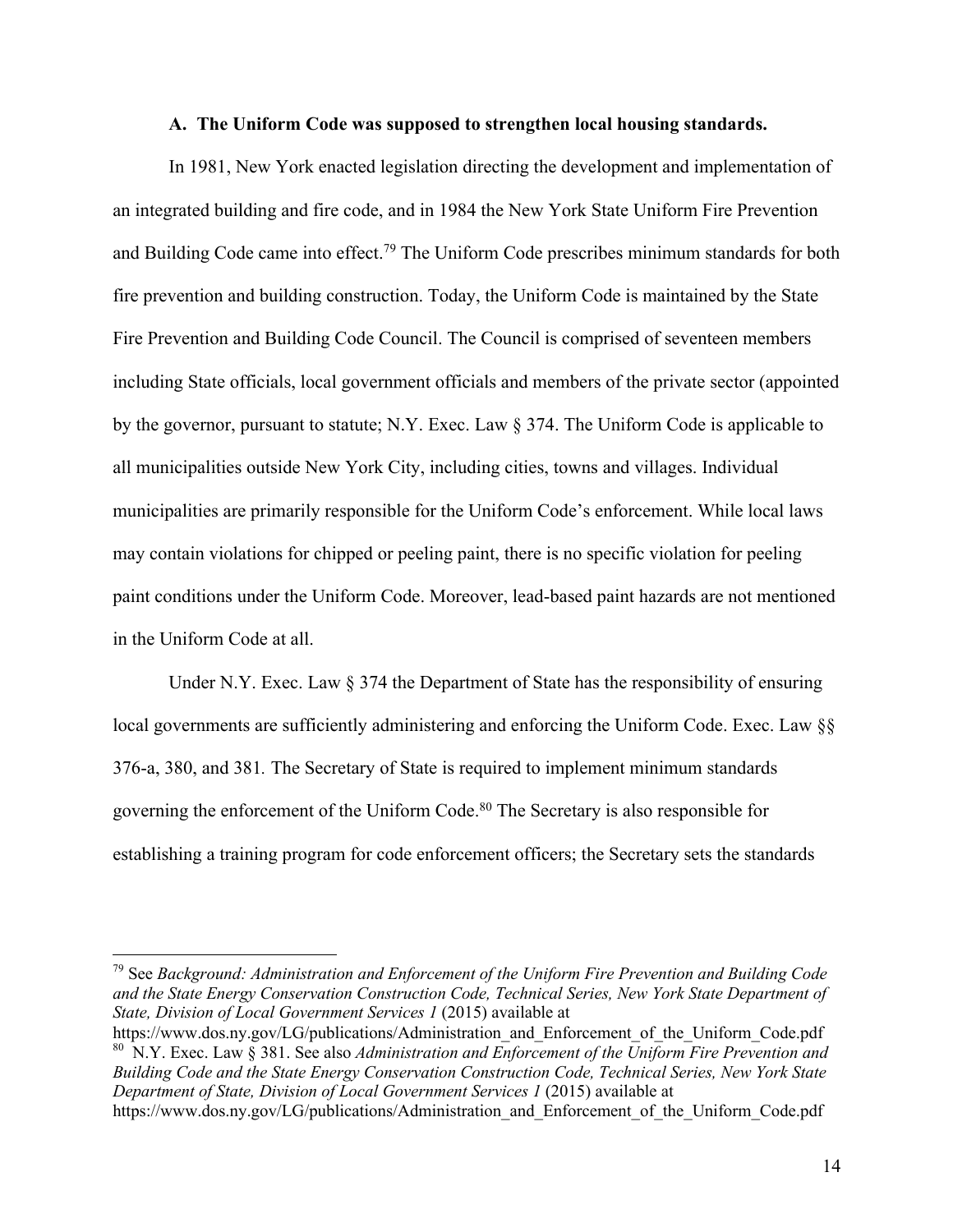for qualification that each officer must meet.<sup>81</sup> However, under Exec. Law  $\S$  381 a local government is permitted to relinquish its responsibilities by enacting a law in which the local government "opts out" of code enforcement activities. Should this occur, the responsibility for enforcement passes to the county in which the local government sits. ${}^{82}$  If a county declines to enforce the code it may adopt a local law to that effect and responsibility and code enforcement passes to the Department of State.<sup>83</sup>

Local governments have the authority to enact laws or ordinances and commence and prosecute actions that impose civil or criminal sanctions for violations of the Uniform Code. For example, local governments may seek criminal sanctions for violations of the Uniform Code via the issuance of an order to remedy. A party who fails to comply with the order is liable to a fine not exceeding \$1,000 per day, imprisonment not exceeding one year or both.<sup>84</sup> Local governments can also seek injunctive relief in Supreme Court, ordering either the removal of the building or an abatement of any conditions in violation of the Uniform Code.<sup>85</sup>

However, as will be seen, the Uniform Fire Prevention and Building Code does not provide sufficient enforcement to bolster and maintain healthy housing conditions. The code does not contain specific violations for peeling paint hazards and, more specifically, violations for lead-paint hazards are woefully absent.

#### **B. Poorly run code enforcement agencies embolden negligent landlords.**

As a result of the Uniform Code's confusing enforcement scheme and lack of adequate deterrents to prevent violations, bad actors who violate the Uniform Code are often able to

 $81$  N.Y. Exec. Law § 376-a

<sup>82</sup> N.Y. Exec. Law § 381

<sup>83</sup> Real Property Law § 235-b

 $84$  N.Y. Exec. Law  $\S 382(3)$ 

 $85$  N.Y. Exec. Law  $\S 382(2)$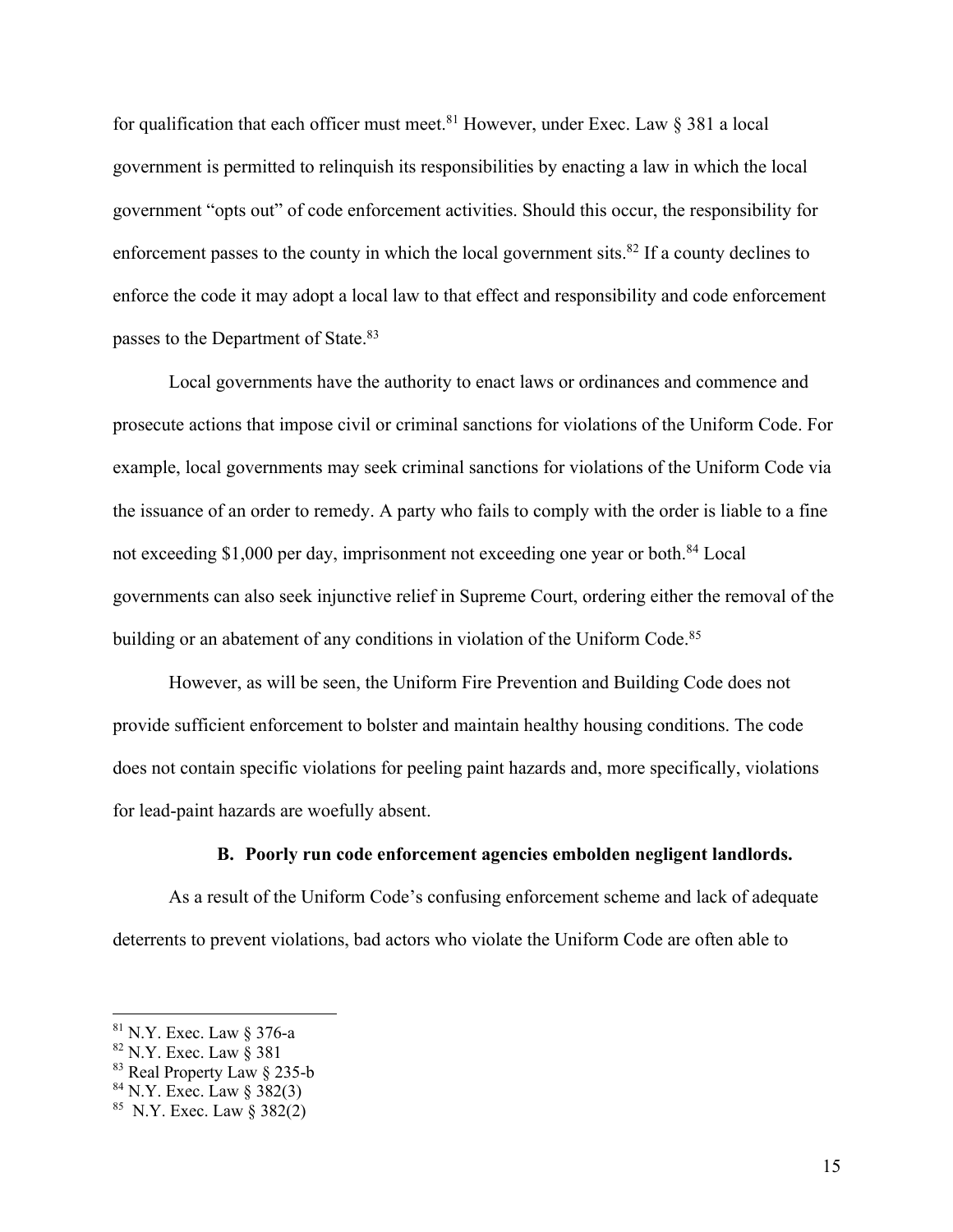continue their hazardous behavior. One legal services provider working out of Allegany County in Western New York explained that, at times, the state oversight body – the Office of Buildings, Standards and Codes – encourages code enforcement officers to contact property owners directly in order to secure landlords' voluntarily compliance rather than issuing violations pursuant to the code.<sup>86</sup> This preference for voluntary compliance means that code enforcement officers sometimes will not perform inspections at all or will fail to document violations. Instead, they will personally inform landlords and property owners that they were alerted to an issue and request that the property owner make any necessary repairs.<sup>87</sup>

By contrast, in New York City, local law requires landlords to keep their premises in reasonably safe condition with respect to lead-based paint hazards. Indeed, in a 1995 decision in a personal injury action, *Juarez v. Wavecrest Mgt.* <sup>88</sup> the Court of Appeals held that, as a consequence of provisions of HM (Admin. Code § 27–2115[c] and former, § 27– 2013[h][1]), landlords in New York City had both a specific duty to abate lead paint hazards and also had an implied right of entry in order to effectuate such repairs, and thus were generally on notice of any lead hazards that injured a child. This holding of *Juarez* was later incorporated into the City's 2004 omnibus statute on lead poisoning prevention ("LL1/04").<sup>89</sup>

Residents outside of New York City, however, have little, if any, primary prevention remedies under state and local law, and they have little recourse if landlords fail to comply. As a result, these residents can only rely on the threat of a negligence suit under traditional commonlaw principles. Even there, the burden of proof is on the tenants to show that their landlords

<sup>86</sup> Zoom meeting with David Kagle, Legal Assistance of Western New York on 10/7/2020

<sup>87</sup> *Id.*

<sup>88</sup> 88 NY2d 628 [1996]

<sup>&</sup>lt;sup>89</sup> The duty to take action was later codified at NYC Admin. Code  $\S$ §27-2056.3 and 27-2056.4(a)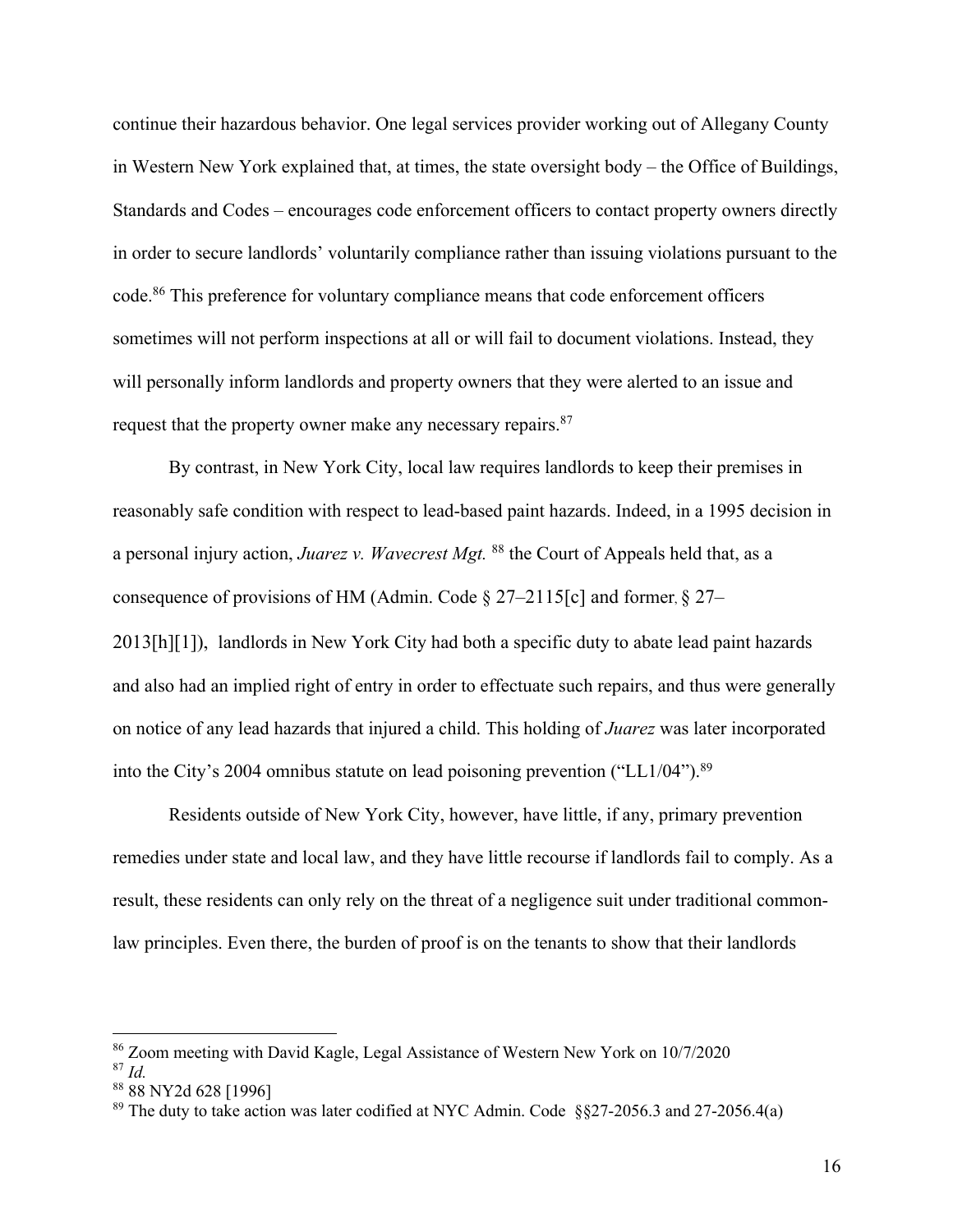knew (or should have known) about lead-based paint hazards<sup>90</sup> (the pitfalls of negligence suits are discussed in more detail later on).

In preparing this memo, I spoke with advocates from legal service groups in western and central New York who helped illustrate the ongoing issues with code enforcement. For example, in Allegany County as well as in communities throughout western New York, code enforcement offices are understaffed and struggle to make it out to properties in order to do an inspection within a reasonable time frame. Moreover, in one Allegany County community, inspectors do not always write-up reports and are wary about providing testimony in court.<sup>91</sup> Once landlords have been alerted that a code inspection or a complaint occurred they can retaliate against tenants by threatening eviction, refusing to renew their lease, or otherwise harassing them; and many tenants living outside of New York City lack the protections of rent regulation laws which guarantees tenants the right to lease renewal.<sup>92</sup> Although Real Property Law ("RPL")  $\S$  223-b<sup>93</sup> contains an anti-retaliation clause, legal service providers and tenant advocates have indicated that it is easy for landlords and property owners to overcome because tenants bear the burden of demonstrating retaliation.94

RPL § 223-b provides:

In any summary proceeding to recover possession of real property, judgment shall be entered for the tenant if the court finds that the landlord is acting in retaliation for [a complaint by the tenant to a governmental authority of the landlord's alleged violation of any health or safety law] and further finds that the landlord would not otherwise have

<sup>90</sup> *Chapman v. Silber,* 97 NY2d 9 [2001]

<sup>&</sup>lt;sup>91</sup> Zoom meeting with David Kagle, Legal Assistance of Western NY on 10/07/2020

 $92$  See New York City Rent Stabilization Law, Admin Code § 26-511c(4); New York City Rent Stabilization Code 9 NYCRR §§ 2524.1(a), 2524.1(b) 2524.2 (a)

 $93$  RPL § 223-b provides: "no landlord of premises or units to which this section is applicable shall serve a notice to quit upon any tenant or commence any action to recover real property or summary proceeding to recover possession of real property in retaliation of a good faith complaint."

<sup>&</sup>lt;sup>94</sup> Zoom meeting with Todd Arena, Albany Law School; Rebecca Garrard, Citizen Action; and Melanie Goldberg, Legal Services of Central New York on 10/19/2020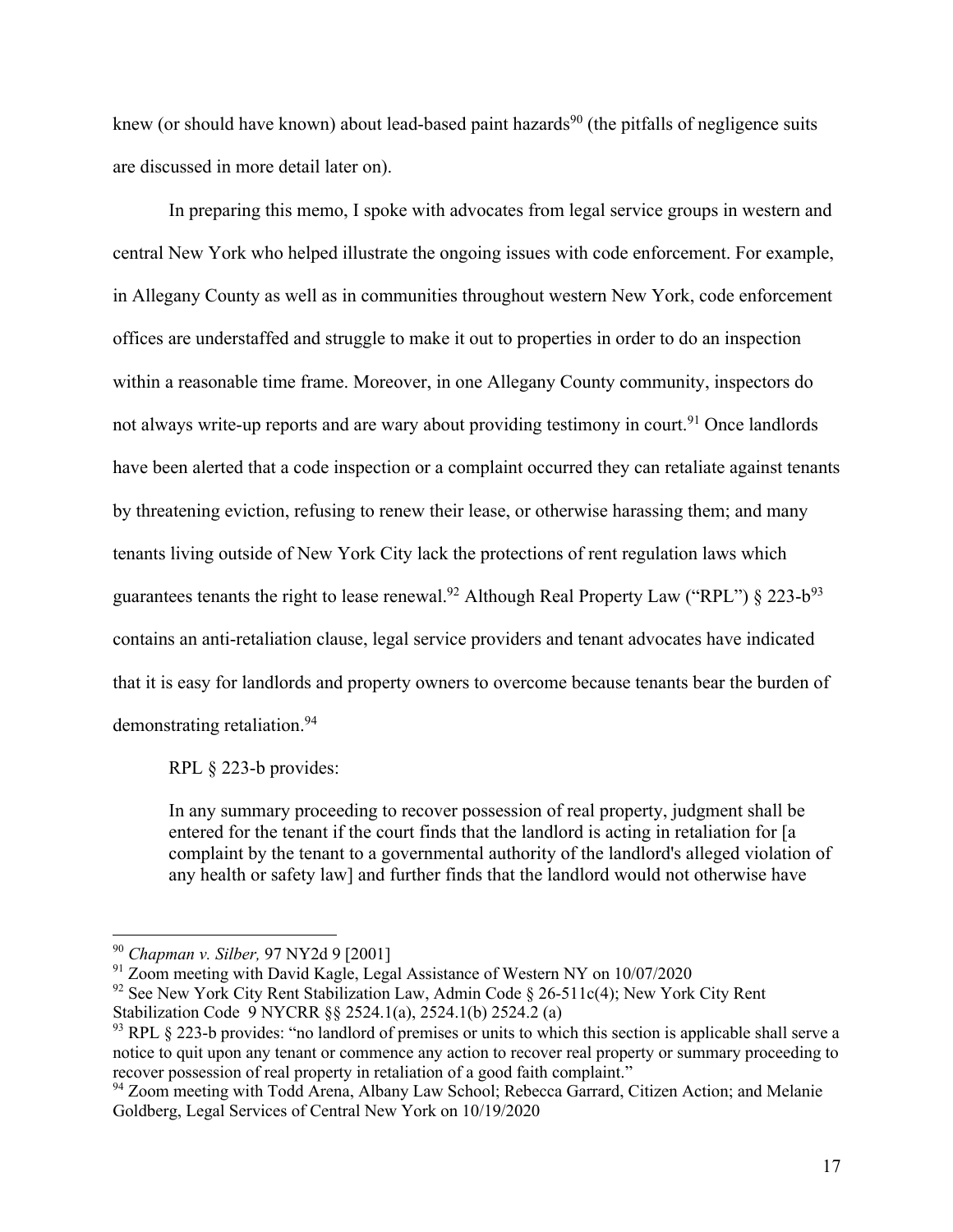commenced such action or proceeding. The tenant shall not be relieved of the obligation to pay any rent for which he is otherwise liable.

Retaliation claims brought under § 223-b are typically in the context of hold-over proceedings in which the landlord is seeking to evict due to the tenant's failure to vacate the premise after the landlord has terminated the tenancy. Although the anti-retaliation law does exist, it is easy for landlords to evade it, particularly, where a tenant has withheld rental payments as an attempt to coerce property repairs. This puts tenants in a precarious position, as many may be reluctant to contact code enforcement inspectors for fear of losing their homes. Additionally, some tenants may be reluctant to contact their local code enforcement office in order to request an inspection out of concern that the inspector will simply condemn the property rather than order repairs whether there are grounds for condemnation or not. According to legal service providers and tenant advocates, instead of working to remedy the situation, municipal officials and even members of the judiciary simply advise tenants to move out.<sup>95</sup> This does nothing to improve housing quality standards and it perpetuates the same issues for potential future tenants.

In sum, the Uniform Code does not properly protect tenants living outside of New York City from the dangers of lead-paint hazards, and from a host of other hazardous conditions that require the property owner to make necessary repairs.

## **III. TENANTS IN NEW YORK STATE DO NOT HAVE ADEQUATE REMEDIES FOR HAZARDOUS HOUSING CONDITIONS**

As discussed above, New York's laws lack any meaningful enforceable provisions mandating primary prevention measures for lead-based paint. This flaw is further compounded by the reality that even if such mandates existed, tenants would still lack adequate remedies to seek compliance by landlords or enforcement by local agencies. By comparison, in New York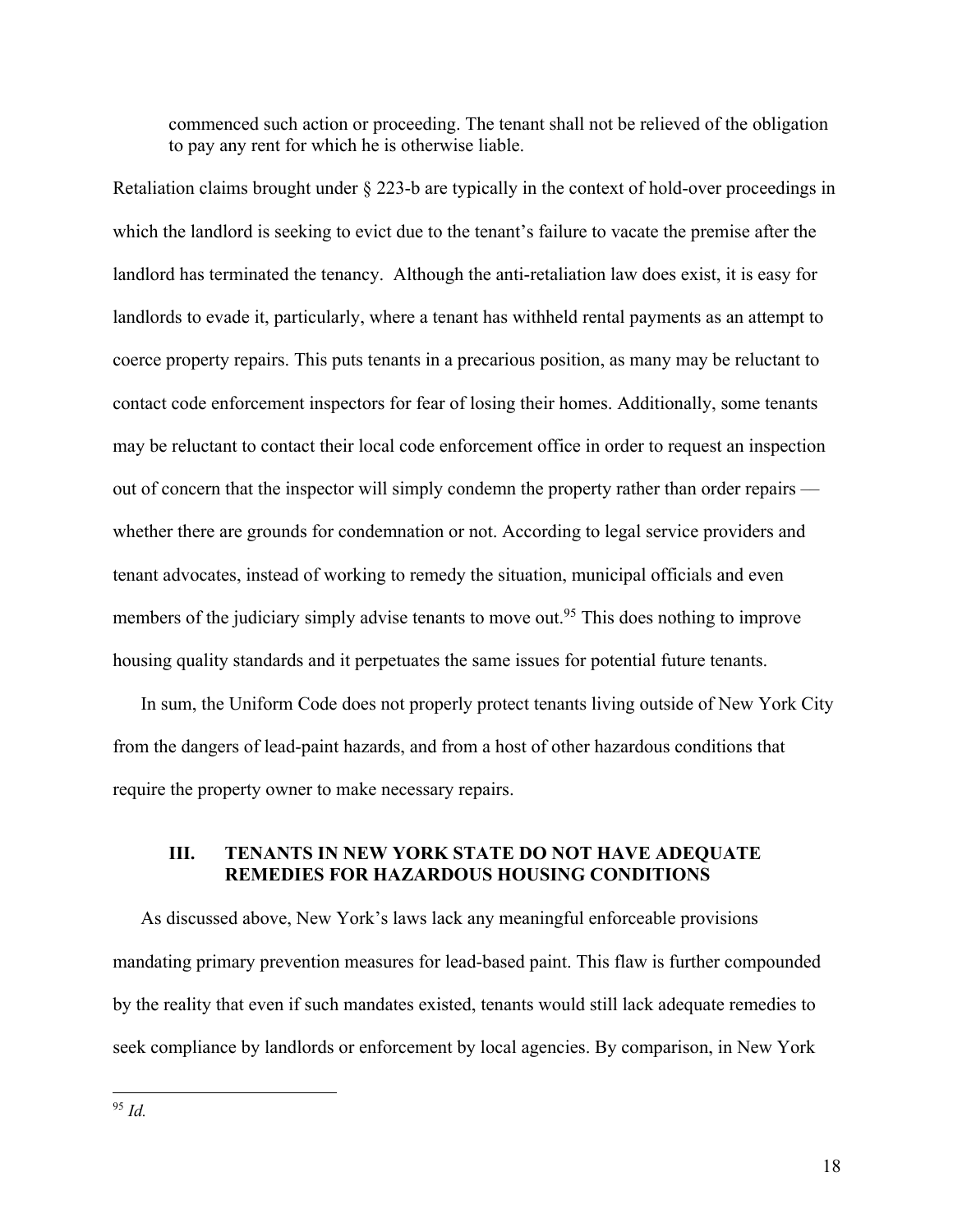City, tenants not only have specific protections from the dangers of lead-poisoning due to extensive local laws, but they also have access to a central complaint hotline system, and - should tenants need to access judicial remedies -- they have available to them a specialized housing court that is more robust than local courts or housing court parts located outside New York City.96

# **A. Communities outside New York City generally do not have access to a central complaint system that helps monitor landlord behavior and property maintenance.**

In New York City, a tenant who is concerned about lead-paint hazards such as peeling or chipping paint can report these concerns to the local code enforcement agency by dialing 311 (New York City's general help line for city services), which will connect them to HPD or such other relevant code enforcement agency.<sup>97</sup> The 311 system serves as a watchdog, working to provide protections for tenants living in buildings where landlords may not be in compliance with the parameters of New York City's LLI/04.98

LLI/04 requires building owners (for buildings constructed prior to 1960) to send out notices to occupants at the start of each new year inquiring whether any children of applicable age (under age six) are residing within the unit.<sup>99</sup> Where children under the age of six reside, landlords must inspect for lead hazards at least once a year (and more often if necessary), document their inspection results, and safely correct the hazards.<sup>100</sup> If a 311 complaint concerns possible lead-based paint hazards, an HPD inspector is mandated to inspect the apartment within

<sup>&</sup>lt;sup>96</sup> The City of Buffalo has a dedicated housing court established in 1978 and the Rochester City Court created a specialized housing court in January 2020.

 $97$  311 operators must ask whether the caller lives with children under the age of six, even if the caller is contacting 311 for a non-paint related housing issue. Admin. Code § 27-2056.9(b)

<sup>98</sup> Codified at Admin. Code §§ 27-2056. 1 *et seq* and §§ 17-179 *et seq.*

<sup>99</sup> *Id.* 

 $100$  *Id.*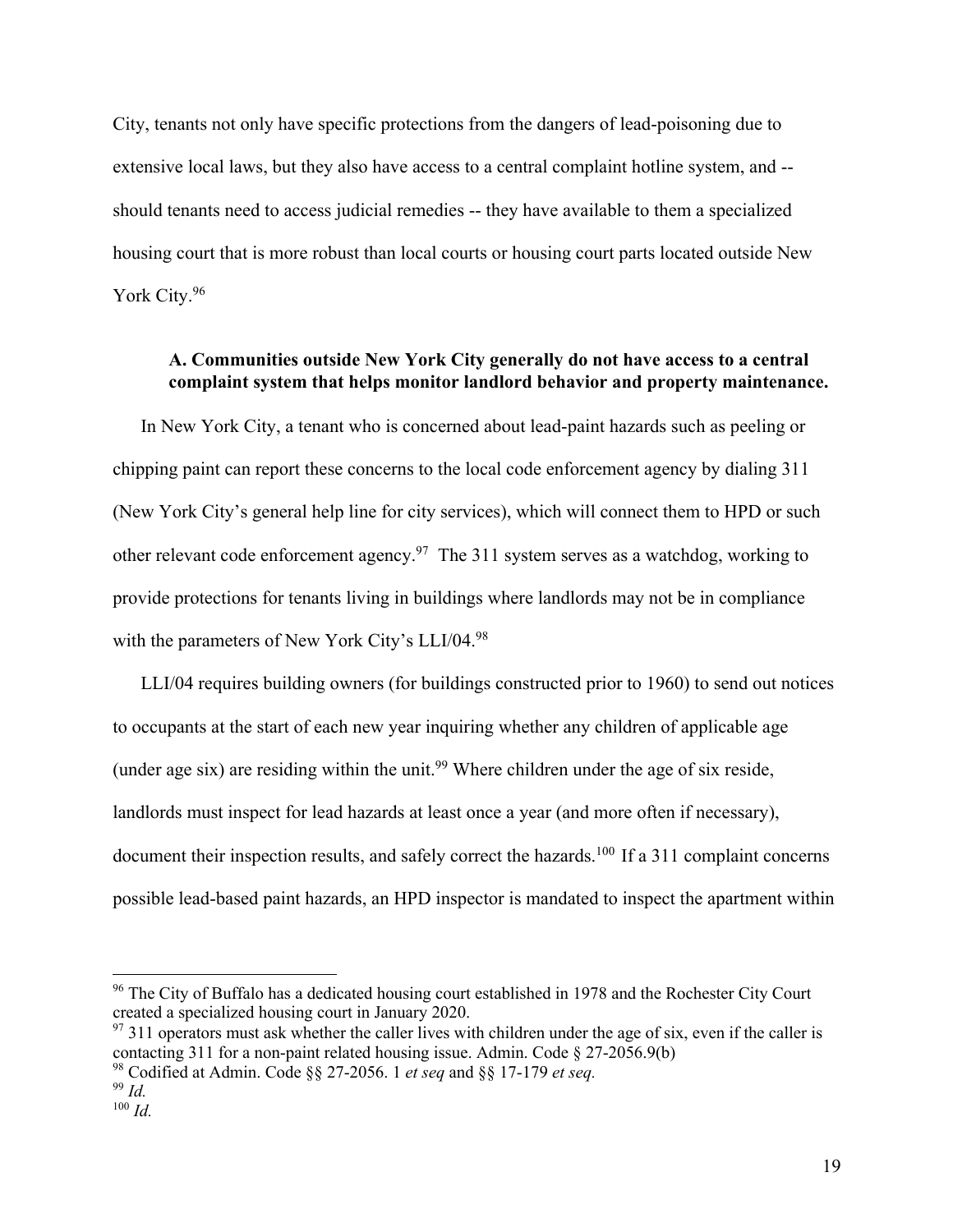ten days of the initial call. If lead-paint hazards are found, HPD is mandated to issue a violation within ten days, which makes the landlord subject to fines. Additionally, if the landlord fails to timely and safely remedy the hazards, the City must do so (and then bill the owner).<sup>101</sup> Moreover, if HPD conducts an inspection for issues other than peeling paint, the inspectors must affirmatively inquire as to whether any children under the age of six reside in the home. If children under six do live in the unit, HPD must inspect for lead-paint hazards anyway, regardless of the reason for the inspection request.102 Most tenants living outside New York City do not have a similar 311 watchdog available nor do they have the robust protections provided by LLI/04.103

Outside of New York City, tenants who are worried about potential lead-paint hazards have only limited remedies, since lead-based paint hazards are not, in and of themselves, a violation of the Uniform Code. With respect to hazardous conditions in general, tenants may attempt to contact their landlords and request repairs. However – unlike in New York City, where, under Admin Code § 27-2056.9(b), HPD is mandated to inspect within 10 days of a complaint of a potential lead hazard – there is neither statute nor regulation providing that this must be done in a timely manner, or, indeed, that a lead-based paint hazard is a violation. If or when inspectors come to a tenant's residence, they may write-up reports and they have the power to order property owners to fix violations, but it is unclear if written reports are even mandated. Under Executive Law § 382(2) criminal sanctions may be imposed for failure to fix code violations. If these steps have been taken to no avail, tenants could consider withholding rent as

<sup>101</sup> Admin Code. §§ 27-2115(*l*)(3), 27-2125, 27-2128.

<sup>102</sup> Admin. Code § 27-2056.9(a)

<sup>&</sup>lt;sup>103</sup> As of July 2000, the City of Buffalo has employed a 311call system similar to that of New York City's. It was formerly known as the Mayor's Complaint Line. The 311 system also includes an online Self Service Portal. http://www.buffalony.gov/463/Contact-311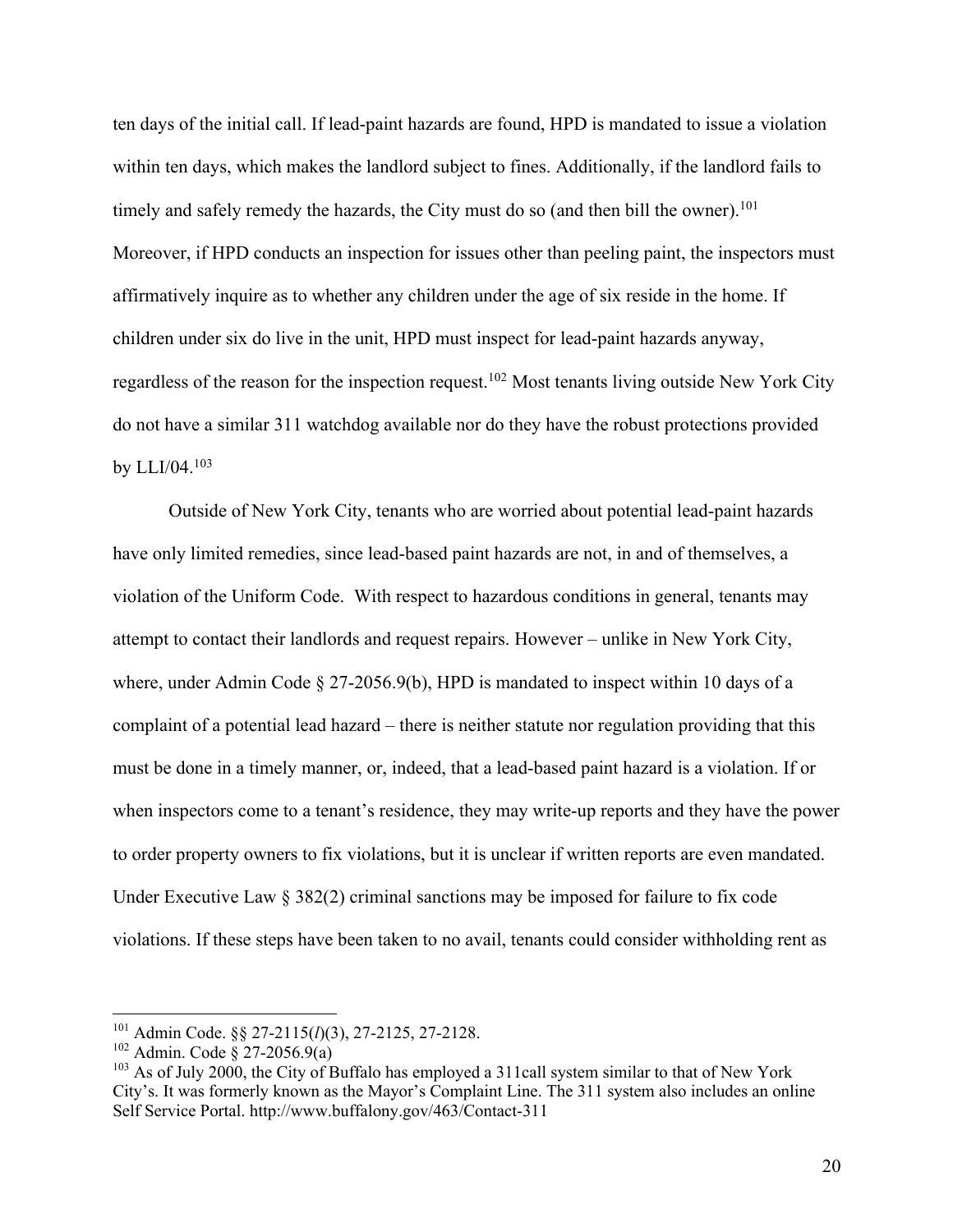the statutory "Warranty of Habitability "of RPL § 235-b makes the tenants' obligation to pay rent and the landlord's duty to maintain the premise mutual and interdependent, <sup>104</sup> however, such an action could result in an eviction proceeding. RPL § 235-b will be discussed in more detail below. While an eviction proceeding may give tenants the opportunity to explain to a judge that rent was not paid due to poor conditions, $105$  for tenants, this means interacting with a complex court system and it is up to a local judge to decide whether or not to order repairs.

# **B. The Uniform Justice Court Act does not confer Town and village Courts with the power to order equitable relief.**

Unlike New York City, which has a designated Housing Court,<sup>106</sup> housing issues in the rest of the state are generally heard in city, village or town courts. In New York City, § 110(c) of the NYC Civil Court Act establishes this dedicated housing court part and empowers – indeed, mandates – the New York City Housing Court to utilize adjudicative tools to devise remedies and impose sanctions where needed to maintain safe housing.107 To that end, the NYC Housing Court works with HPD as a part of a "broad statutory mechanism."108 There is no comparable housing part provision in the Uniform District Court Act, the Uniform City Court Act or the Uniform Justice Court Act ("UCJA").

The New York State court system is consists of a plethora of trial level courts, including Supreme courts, city courts, town and village courts, district courts, and county courts.<sup>109</sup> Pursuant to UJCA § 212, town and village courts (also known as Justice Courts) have all the

<sup>104</sup> Real Property Law § 235-b (1); *Law v. Franco,* 180 Misc 2d 737, [Sup Ct, Bronx Co. 1999] <sup>105</sup> Landlord Won't Make Repairs, Legal Assistance of Western NY,

https://www.lawny.org/node/131/landlord-wont-make-repairs [last accessed Oct. 5, 2020]  $106$  NYC Civil Court Act § 110

<sup>107</sup> *Id.*

<sup>&</sup>lt;sup>108</sup> *D'Agostino v. Fort-Three East Equities Corp.* 16 Misc3d 59 [Sup Ct. N.Y. Co. 2007]

<sup>109</sup> See generally: http://ww2.nycourts.gov/courts/8jd/structure.shtml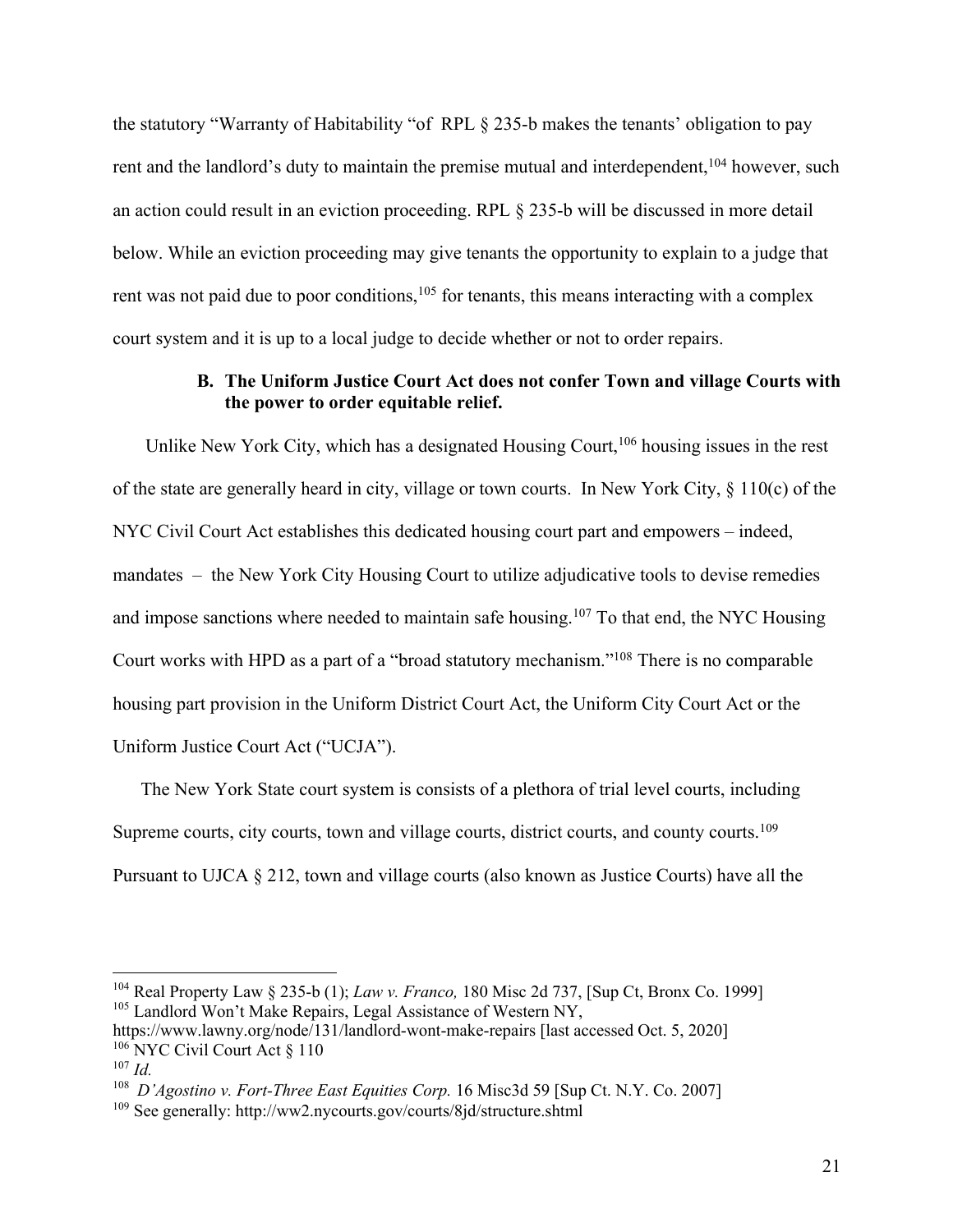powers that the Supreme Court would have in like actions and proceedings, <sup>110</sup> and housing issues are generally heard in these local courts.

Under UJCA § 204 (Summary Proceedings), a Justice Court may entertain summary proceedings to recover the possession of real property located in a particular village or town and permits the recovery of overdue rent pursuant to such a proceeding without any monetary limit.<sup>111</sup> However, Justice Courts apparently do not have the equitable power to order repairs.<sup>112</sup> In contrast, § 203 of the Uniform City Court Act confers New York's City Courts with several powers in law and equity, and unlike UJCA § 204, the City Court Act includes injunctive remedies and enables City Courts to enforce housing standards in addition to adjudicating rental disputes and the power to foreclose liens on real property. Section 203 also empowers City Courts to impose and collect a city penalty for violation of state or local laws for the establishment and maintenance of housing standards. This includes but is not limited to the multiple dwelling law and the multiple residence law.113 For example, in *Revelation Church of God in Christ v. Mason, <sup>114</sup>* the Albany City Court made use of the city court's equitable power under the Uniform City Court Act and held that § 203 (a)(8) empowered the court to order the landlord to make repairs. In that case, the tenant withheld rent because of chronic leaks in the unit's roof but the landlord sought to evict the tenant for non-payment. Ultimately, the court ordered the landlord to make the necessary repairs, but also ordered the tenant to pay back 50%

<sup>&</sup>lt;sup>110</sup> This general provision can also be found in  $\S 212$  of the NYC Civil Court Act, the Uniform City Act and the Uniform District Court Act.

<sup>111</sup> UJCA § 204

<sup>&</sup>lt;sup>112</sup> The Challenges of Justice Courts Practice, New York State Bar Association 2018 Partnership Conference, https://archive.nysba.org/WorkArea/DownloadAsset.aspx?id=86274 [last accessed Dec. 2, 2020]

<sup>&</sup>lt;sup>113</sup> NY Uniform City Court Act  $\S 203$  (a) (2)

<sup>114</sup> 49 Misc 3d 1204[A], 2015 NY Slip Op 51398[U] [City Ct. Albany 2015]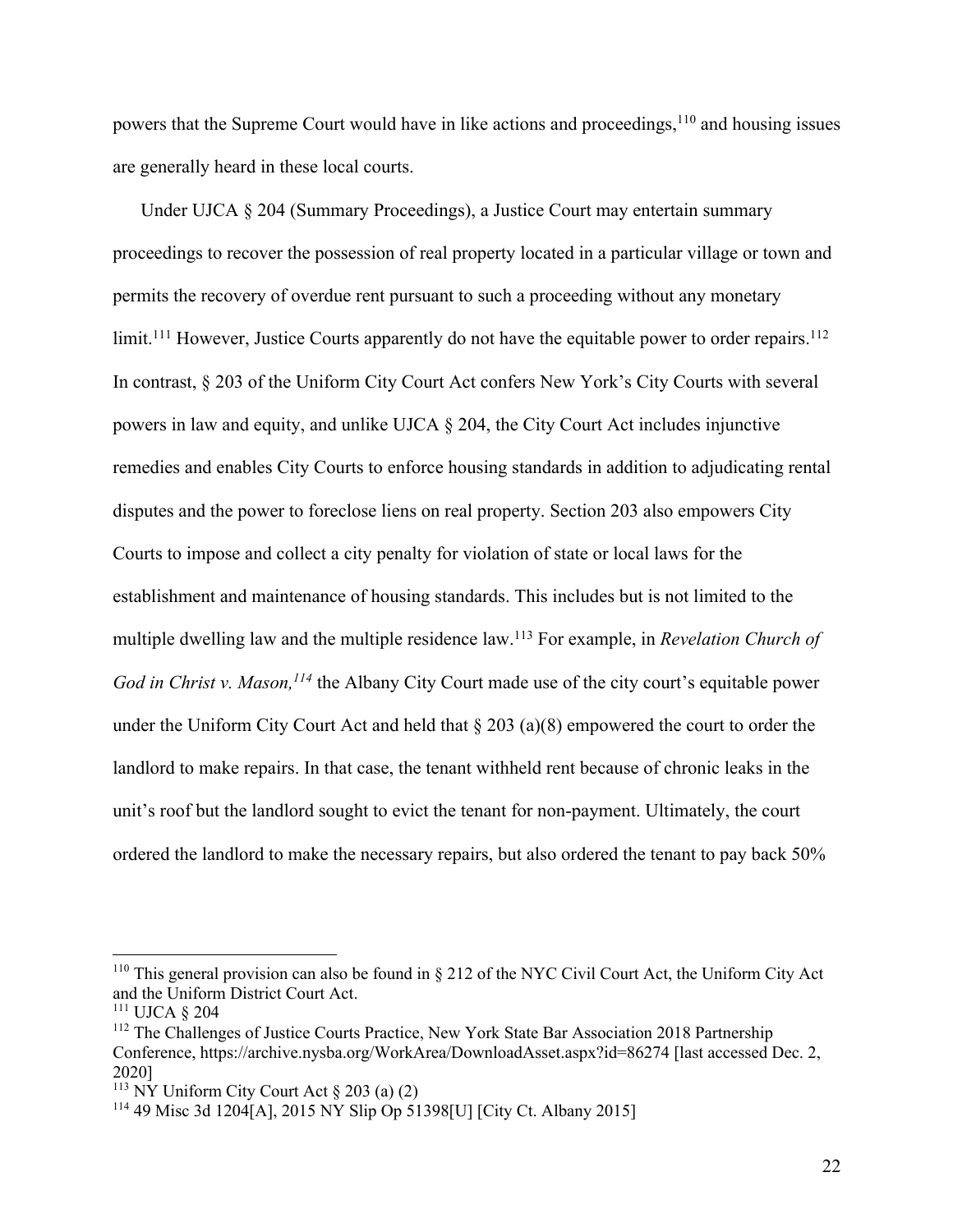of rental arrears in the amount of \$1,000.<sup>115</sup> The equitable power of city courts is unavailable in cases outside a city court's jurisdiction<sup>116</sup>—one legal service provider from Legal Services of Central New York indicated that a lot of housing cases fall under the jurisdiction of the Justice Courts.117

## **C. Tenants have limited avenues under which they may access equitable remedies or recover damages even pursuant to the Warranty of Habitability.**

In addition to navigating a complex court system with only limited powers to grant relief, tenants outside New York City face other barriers that make recovering remedies for damages challenging.

The "Warranty of Habitability," RPL § 235-b provides that tenants "shall not be subjected to any conditions which would be dangerous, hazardous or detrimental to their life, health or safety."<sup>118</sup> A housing or sanitation code violation is relevant for considering whether a breach of warranty has occurred.<sup>119</sup> While RPL § 235-b may appear beneficial to tenants on its surface, it presents a number of issues. First, § 235(b) allows only for recovery of damages when a landlord has breached the warranty, and redress is only available if the tenant has not abandoned the premises.120 In practice, this means that in order to potentially recover, tenants must continue to reside in an unsafe environment, as damages may not be awarded for any period in which the plaintiff did not live in the apartment.<sup>121</sup> The second issue with  $\S$  235-b (1) is that the burden of proof is on the tenant to show, by a preponderance of the evidence that the home was not fit to

<sup>115</sup> Mason, 2015 NY Slip Op 51398[U] at \*3

<sup>116</sup> See *Stuhr Gardens Associates, LLC v. Doe*, 2016 N.Y. Slip Op. 30796[U] [City Ct. Peekskill 2016]

<sup>117</sup> Zoom meeting with Melanie Goldberg, Legal Services of Central New York on 12/02/2020  $118$  RPL § 235-b (1)

<sup>119</sup> See *Park West Management Corp. v Mitchell,* 47 NY2d 316 (1979) (a housing or sanitation code violation is relevant but not determinative of a breach of warranty). <sup>120</sup>*Id.*

<sup>121</sup>*Leventritt v. 520 E. 86th St., Inc.,* 266 AD2d 45 [2d Dept 1999]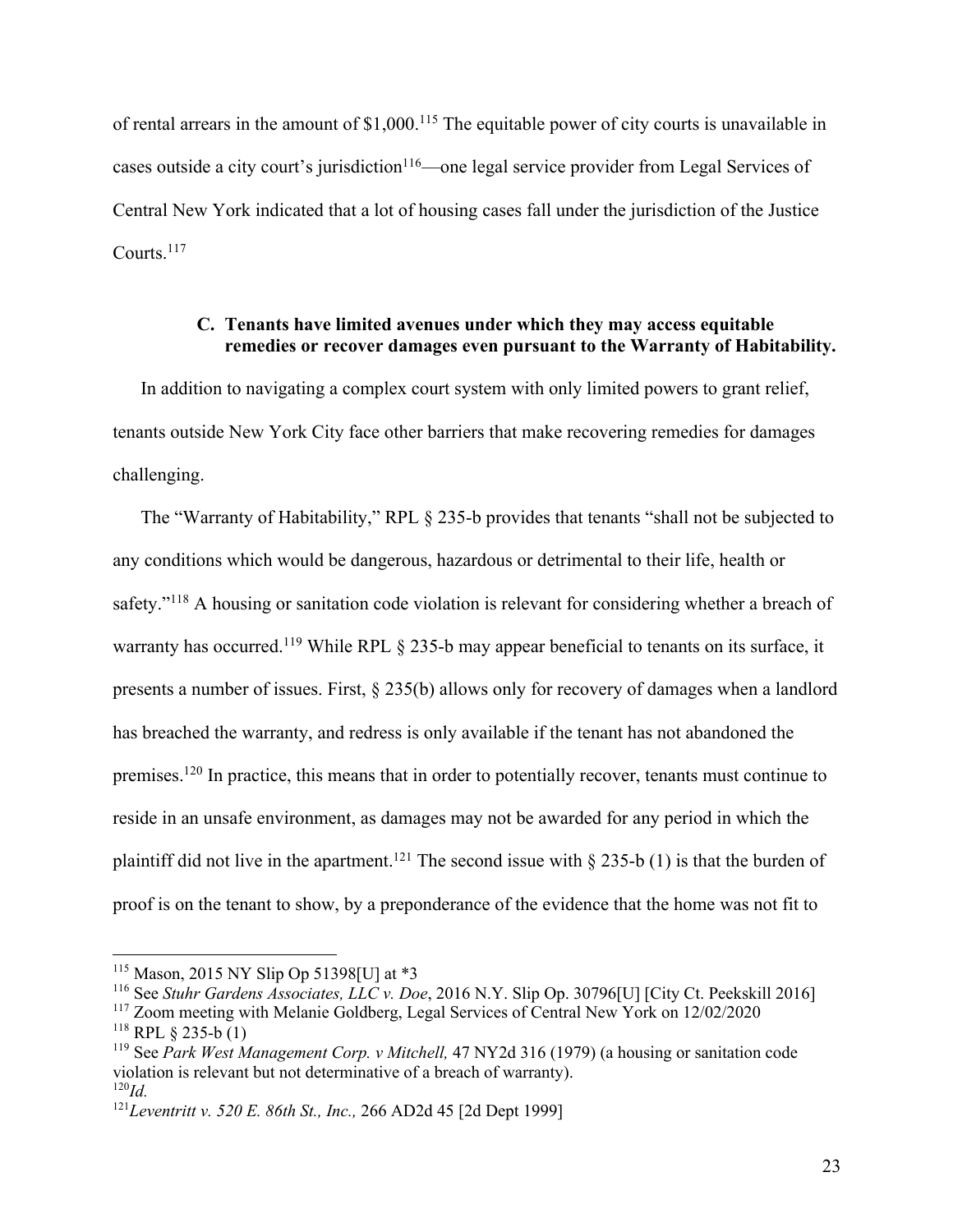live in. At a hearing, tenants may introduce photographs and videos which show dangerous housing conditions, but code inspectors who are resistant to testifying, or who will not release their reports absent a subpoena, or a Freedom of Information Law request, could potentially hinder a tenant's case even in spite of the provision that their testimony is not necessary.<sup>122</sup> Thus, seeking relief under RPL§ 235-b can be a time consuming, frustrating and expensive experience for tenants. It puts them in a position where relief is awarded contingent on how long they are able to endure an unsafe environment.

While the warranty of habitability is used most often as a defense for rental nonpayments, under RPL § 235-b judges have the authority to order repairs made by the landlord as well as the authority to order housing-code inspections. When there is a breach of the warranty of habitability, a tenant is entitled to damages, generally calculated in terms of an abatement of rent and injunctive relief ordering the breach to be remedied.<sup>123</sup> In New York City, injunctive relief may be awarded pursuant to the New York City Administrative Code.<sup>124</sup>

In New York City, courts may require building property owners to correct conditions that are in violation of the code in addition to other sanctions and remedies for violations of the code.125 Furthermore, NYC Admin. Code § 27-2122 empowers courts to issue a preliminary order to correct or abate violations of the code, or to comply with an order or notice of HPD, as the court may deem necessary to protect the health and safety of the occupants of a building until the entry of a final judgment or order.<sup>126</sup>

 $122$  RPL § 235-b (3)

<sup>123</sup> See: *Bartley v. Walentas*, 78 AD2d 310 [2d Dept 1980]

<sup>124</sup> Admin. Code §§ 27-2120–2124

<sup>125</sup> Admin. Code § 27-2120

<sup>126</sup> Admin. Code § 27-2122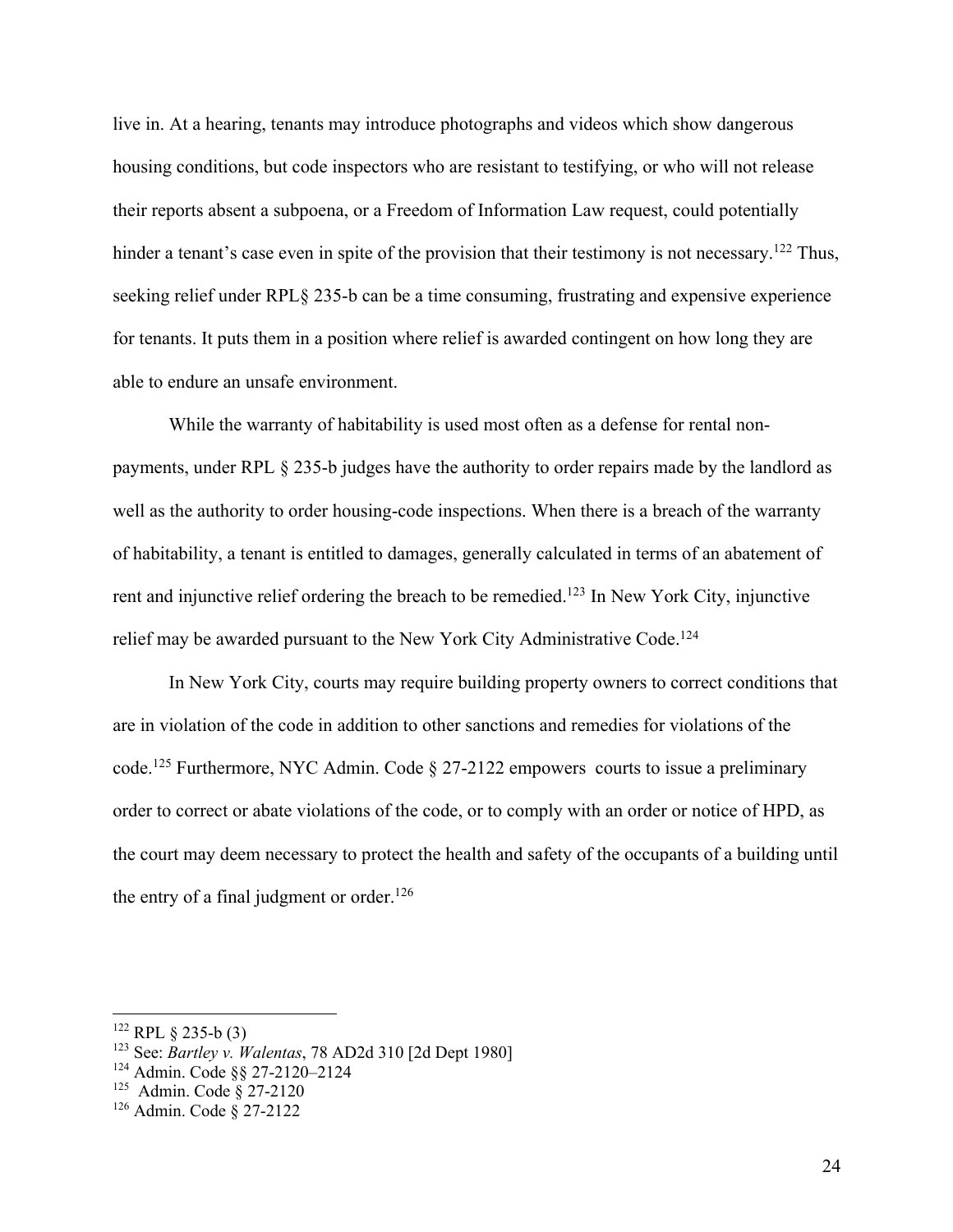It is also easier for New York City tenants and tenant advocates to demonstrate to the court that their home is not fit to live in pursuant to Multiple Dwelling Law  $\S 328 (3).^{127}$  Under this provision, in any Housing Court case<sup>128</sup> either a visual display (such as on a computer monitor) or a printed computerized violation files of HPD or other NY City code enforcement department is *prima facie* evidence for which the court shall take judicial notice.<sup>129</sup> This inevitably cuts down on the difficulty and delay of having to either encourage or subpoena local code enforcement inspectors to testify as to the nature of the housing code violations for a particular unit.

Recent changes in landlord-tenant law such as the passage of the Housing Stability and Tenant Protection Act of 2019 could have the potential to provide additional relief and protections for tenants outside New York City. For example, General Obligations Law § 7- 108(c) now permits tenants to inspect their unit after signing a lease but prior to moving in. This gives tenants the opportunity to note the condition of their unit with the landlord or landlord's agent. However, low-income tenants who are in need of immediate housing may not benefit by this rule at all. It is unclear whether this provision requires move-in inspections to occur within a reasonable amount of time prior to move in, and many people who live paycheck to paycheck may not have the luxury of signing a lease well in advance of moving day on the first of the month. It is certainly not unusual for tenants to sign leases a week before they must vacate one unit and move into the next.

### **D. Negligence suits are not an effective deterrent in shaping landlord behavior.**

 $127$  Multiple Dwelling Law § 328 (3)

<sup>&</sup>lt;sup>128</sup> NYC Civil Court Act § 110

<sup>&</sup>lt;sup>129</sup> Multiple Dwelling Law  $\S$  328 (3)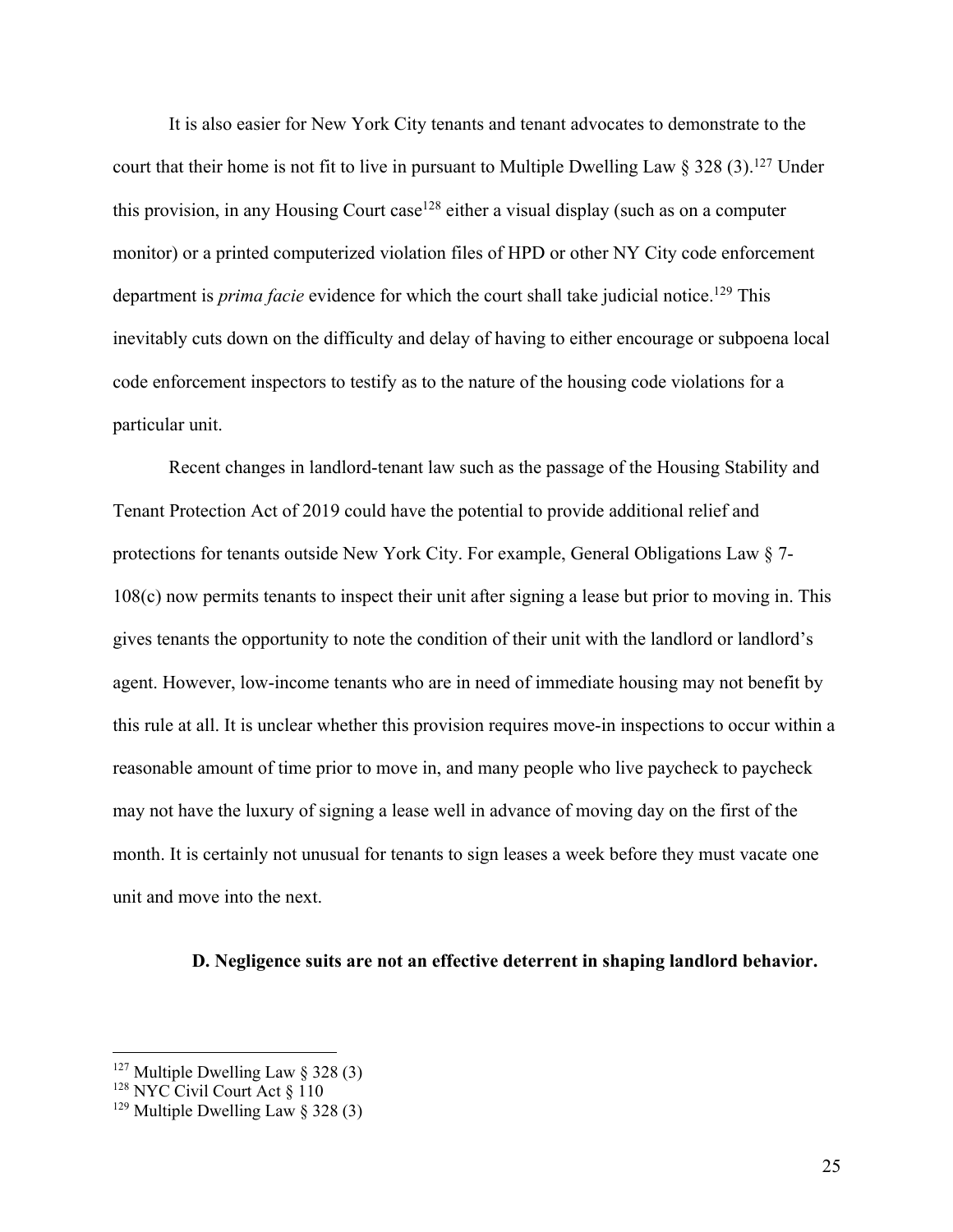Negligence cases may be of little utility – outside of New York City–– in shaping landlord behavior and are often difficult to win for a number of reasons, including the challenge of demonstrating that landlords had notice of lead-paint conditions, establishing causation (a necessary element used to prove negligence in tort actions), and exclusions of lead-poisoning coverage built into standard liability insurance policies.

Unlike in New York City – where, pursuant to *Juarez v. Wavecrest Mgt.* and LL1/04 landlords presumptively are on notice of lead hazards as long as they know (or should have known) of the presence of children under age six – tenants' children in tort suits for lead poisoning have the burden of demonstrating that the landlords had actual or constructive notice of lead-paint conditions in their property.130 As held in *Chapman v. Silber*, such notice can be established by proof that the landlord (1) retained a right of entry to the premises and assumed a duty to make repairs, (2) know that the apartment was constructed at a time before lead-based interior paint was banned, (3) was aware that paint was peeling on the premises, (4) knew of the hazards of lead-based paint to young children and (5) knew that a young child lives in the apartment.<sup>131</sup> If the injured child is unable to demonstrate that the landlords knew or should have known about lead-hazards, it cannot succeed. As an example, in *Dutcher v. Vandeloo, <sup>132</sup>* the plaintiff's attempt to obtain summary judgment on liability for lead exposure foundered on his inability to show either actual or constructive notice of lead hazards. As to the one, plaintiff did "not present any evidence that defendants had actual knowledge that paint was chipping or peeling inside his apartment," as there was "no proof that [tenant] complained or notified [landlord of defective] interior conditions until plaintiff registered an elevated blood lead level."

26

<sup>130</sup> *Cunningham v. Anderson*, 85 AD3d 1370 [3d Dept 2011]

<sup>131</sup> *Chapman v. Silber,* 97 NY2d 9 [2001]

<sup>132</sup> 34 Misc 3d 1223[A], 2012 NY Slip Op 50210[U] [Sup Ct, Albany County 2012]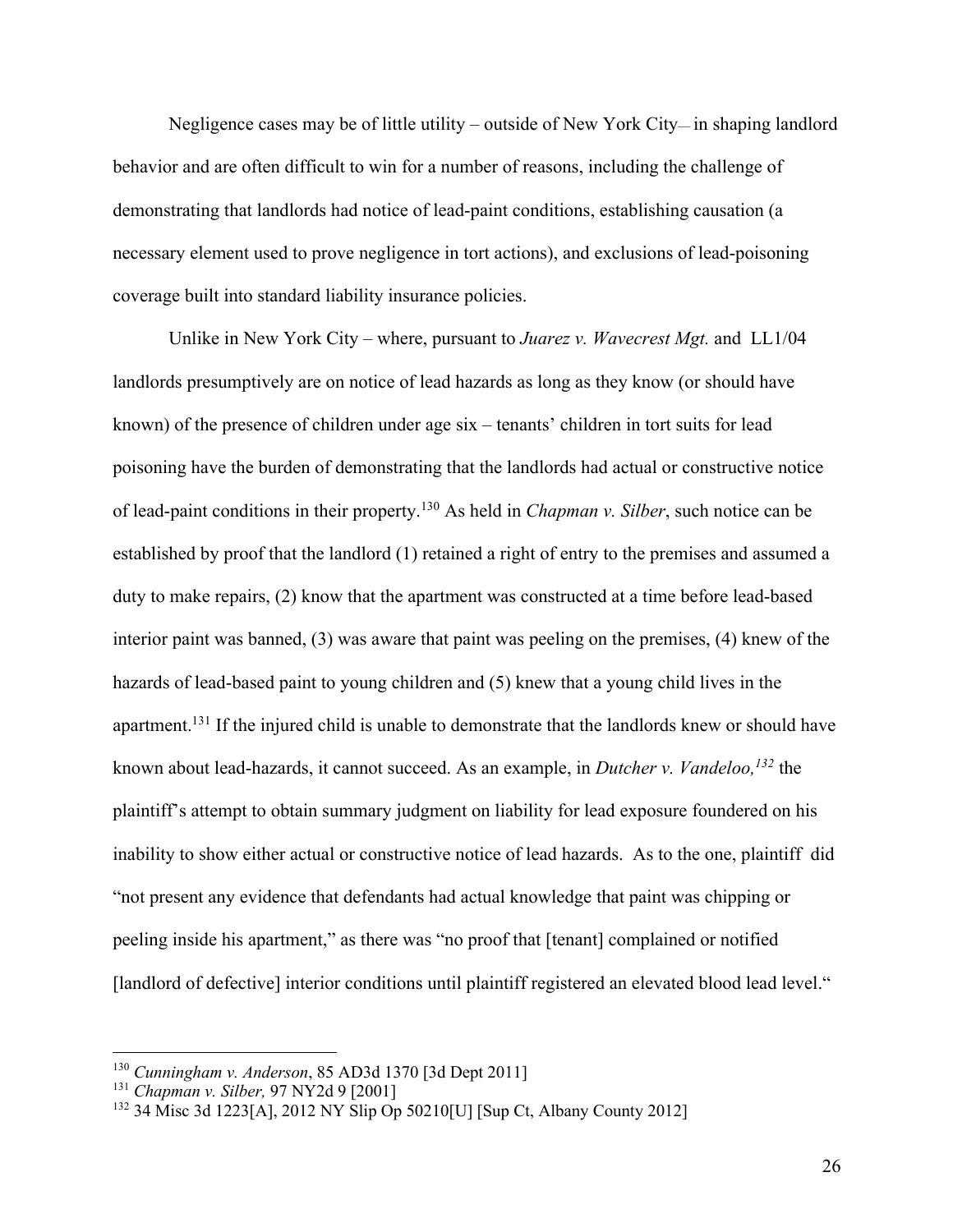As to the other, "since plaintiff failed to present any competent admissible evidence regarding the existence of lead hazards in common areas, his argument that constructive knowledge of the hazards posed by the front and rear hallways and stairs should be imputed to defendants" failed.133

The other issue tenants encounter when attempting to establish a negligence claim is demonstrating causation. Lead was once ubiquitous and was used in newspaper ink, car gasoline, glass, cookware and waterpipes. High levels of lead have been found deep in the soil in New York City as well as other parts of the state.<sup>134</sup> When lead is found everywhere it is easy for landlords and property owners to claim a lack of causation by implying lead-poisoned plaintiffs were sickened from a source other than dangerous housing conditions.

In *Cunningham v. Anderson, <sup>135</sup>* the landlord admitted he knew about the chipped lead paint-hazards in the apartment rented by the plaintiff's family; indeed, the landlord had previously been cited for lead-paint hazards. However, the landlord argued that the plaintiff's congenital conditions and Attention Deficit/Hyper-activity Disorder had been caused by a number of other factors not related to the apartment's chipped paint.<sup>136</sup> The defendant pointed to the plaintiff's childhood habits of putting cigarette butts and newspaper into his mouth, both items that at one time contained lead. The court held that given this, the plaintiff could not show he had been lead poisoned solely because of household lead-paint hazards, and judgement was entered for the defendant landlord. <sup>137</sup>Both this case and *Dutcher*, as well as many others,

<sup>133</sup> *Dutcher*, 2012 NY Slip Op 50210[U] at \*5

<sup>134</sup> Christopher Werth, *Lead in the Land,* WNYC, [May 16, 2019], available at https://www.wnyc.org/story/lead-in-the-land/

 $^{135}_{136}$  85 AD3d 1370 [3d Dept 2011]

 $137$  *Id.*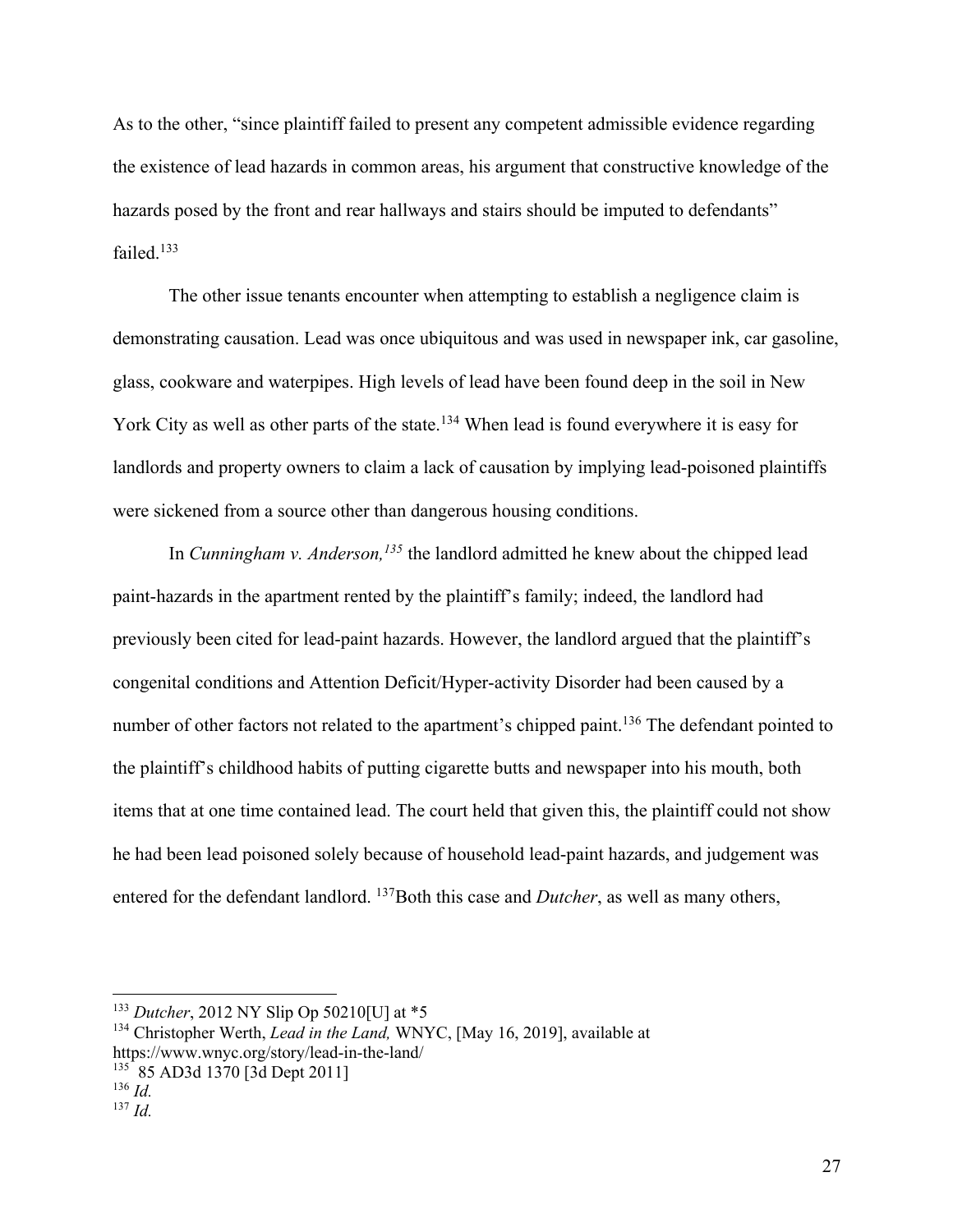highlight the ongoing issue with treating lead-paint abatement measures as a tort to be solved in civil courts.

In addition to the inadequate tort remedies available to tenants and their children, New York also permits insurance companies to exclude lead poisoning coverage from standard liability policies sold to landlords. This makes it even more difficult for lead poisoned children and their families to receive relief.<sup>138</sup> Indeed, one Buffalo-based personal injury attorney interviewed for this paper remarked that the insurance liability exclusions have essentially robbed tenants of any recovery options; even if a tenant were to pursue action against a building owner, the associated costs of litigation alone surpass any potential recovery.<sup>139</sup>

Without preventive measures, property owners will continue to persevere against negligence claims made against them. New York State cannot fix its lead-paint hazard issues by relying on the courts alone.

#### **CONCLUSION**

Despite having some of the oldest housing stock in the country as well as one of the nation's highest rates of childhood lead-poisoning, the State of New York does not have a comprehensive lead-poisoning prevention scheme. In order to prevent lead-poisoning before it happens, New York should focus on testing buildings and implementing effective primary prevention programs that center the needs of people who are most at risk––New York's renters.

New York needs stronger housing code enforcement that requires the abatement of leadpaint hazards and gives tenants the power to compel enforcement in order to protect themselves

<sup>138</sup> Blair Horner, *Lead Poisoning Threat Persists in NY*, WAMC, [Feb. 19, 2018], available at https://www.wamc.org/post/blair-horner-lead-poisoning-threat-persists-ny

<sup>&</sup>lt;sup>139</sup> Zoom call with David Kagle, Legal Assistance of Western New York; Joseph Kelemen, Western New York Law Center; Steve Halpern, Western New York Law Center, and John Lipsitz, Lipsitz & Ponterio: on 10/21/2020